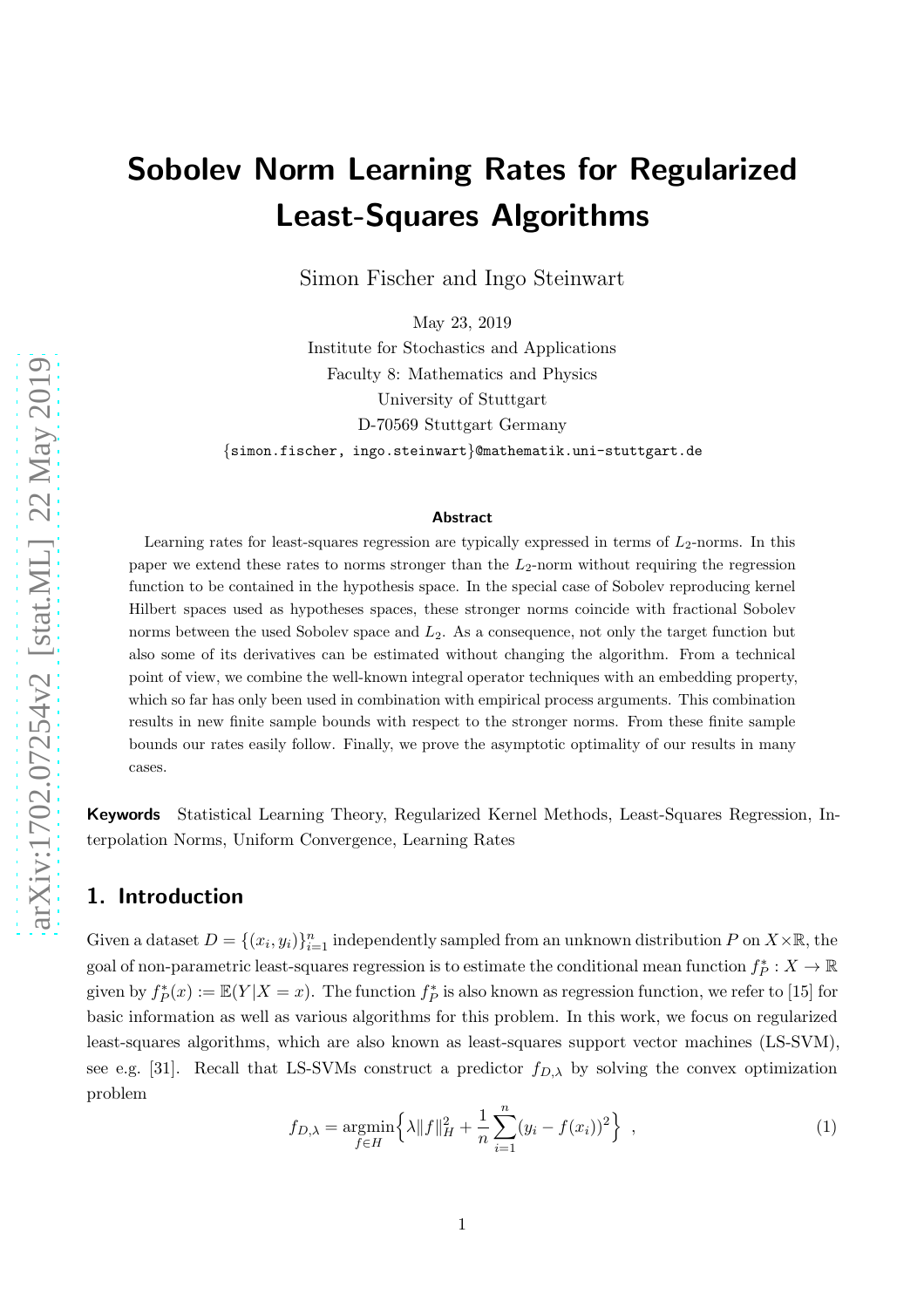where a reproducing kernel Hilbert space (RKHS) H over X is used as hypothesis spaces and  $\lambda > 0$ is the so called regularization parameter. For a definition and basic properties of RKHSs see e.g. [\[31,](#page-25-0) Chapter 4]. Probably the most interesting theoretical challenge for this problem is to establish learning rates, either in expectation or in probability, for the generalization error

<span id="page-1-0"></span>
$$
||f_{D,\lambda} - f_P^*|| \tag{2}
$$

Here, we investigate [\(2\)](#page-1-0) with respect to the norms of a continuous scale of suitable Hilbert spaces  $H \subseteq [H]^\gamma \subseteq L_2$ . In the following we assume that  $[H] = L_2$  and  $[H] = H$ , see Section [2](#page-2-0) for an exact definition. Moreover, in this paper we are mainly interested in the *hard learning* scenario  $f_P^* \notin H$ .

Let us briefly compare the two main techniques previously used in the literature to establish learning rates for  $(2)$ : the *integral operator* technique, see e.g. [\[6,](#page-24-1) [7](#page-24-2), [8](#page-24-3), [2](#page-24-4), [30,](#page-25-1) [4](#page-24-5), [3](#page-24-6), [9](#page-24-7), [18,](#page-24-8) [16](#page-24-9)] and references therein, and the empirical process technique, see e.g. [\[19,](#page-24-10) [31,](#page-25-0) [33](#page-25-2)] and references therein. An advantage of the integral operator technique is, that it can provide learning rates for [\(2\)](#page-1-0) with respect to a continuous scale of  $\gamma$ , including the L<sub>2</sub>-norm case  $\gamma = 0$ , see e.g. [\[3](#page-24-6), [18](#page-24-8)]. In addition, it can be used to establish learning rates for spectral regularization algorithms, see e.g. [\[2,](#page-24-4) [3](#page-24-6), [18](#page-24-8)] and further RKHS-based learning algorithms, see e.g. [\[21](#page-25-3), [17,](#page-24-11) [25](#page-25-4), [22](#page-25-5), [23](#page-25-6)]. On the other hand, the empirical process techniques can so far only handle the  $L_2$ -norm in [\(2\)](#page-1-0), but in the hard learning scenario  $f_P^* \notin H$ , which is rarely investigated by the integral operator technique, it provides the fastest, and in many cases minimax optimal,  $L_2$ learning rates for [\(2\)](#page-1-0), see [\[33\]](#page-25-2). In addition, it can be easily applied to learning algorithms [\(1\)](#page-0-0) in which the least-squares loss function is replaced by other convex loss functions, see e.g. [\[13](#page-24-12)] for expectile regression and e.g. [\[11](#page-24-13)] for quantile regression.

In the present manuscript, which is an improvement of its first version [\[14](#page-24-14)], we extend and improve the results of [\[3](#page-24-6), [18](#page-24-8)]. To be more precise, we extend the results of [3], which assume  $f_P^* \in H$ , to the hard learning case and the largest possible scale of  $\gamma$ , and compared to [\[18\]](#page-24-8) we obtain faster rates of convergence for [\(2\)](#page-1-0), if the RKHS enjoys a certain embedding property, which previously has only been used in [\[33](#page-25-2), [9,](#page-24-7) [25](#page-25-4)]. In the hard learning scenario, we obtain, as a byproduct, the  $L_2$ -learning rates of [\[33](#page-25-2)], as well as the very first  $L_{\infty}$ -norm learning rates. For a more detailed comparison with the literature see Section [5](#page-9-0) and in particular Table [1](#page-9-1) and Figure [1.](#page-10-0) Finally, we also prove the minimax optimality of our  $[H]$ <sup> $\gamma$ </sup>-norm learning rates for all combinations of H and P for which the optimal  $L_2$ -norm learning rates are known.

The rest of this work is organized as follows: We start in Section [2](#page-2-0) with an introduction of notations and general assumptions. In Section [3](#page-3-0) we present our learning rates and discuss their main assumptions. The consequences of our results for the special case of a Sobolev/Besov RKHS H and a marginal distribution  $P_X$  close to the uniform distribution can be found in Section [4.](#page-6-0) Note that in this case  $[H]$ <sup> $\gamma$ </sup> coincide with the classical Besov spaces and the corresponding norms have a nice interpretation in terms of derivatives. Finally, we compare our result with other contributions in Section [5.](#page-9-0) All proofs can be found in Section [6.](#page-11-0)

#### Acknowledgment

We are especially grateful to Nicole Mücke for pointing us to the article of Lin, Rudi, Rosasco, and Cevher [\[18](#page-24-8)].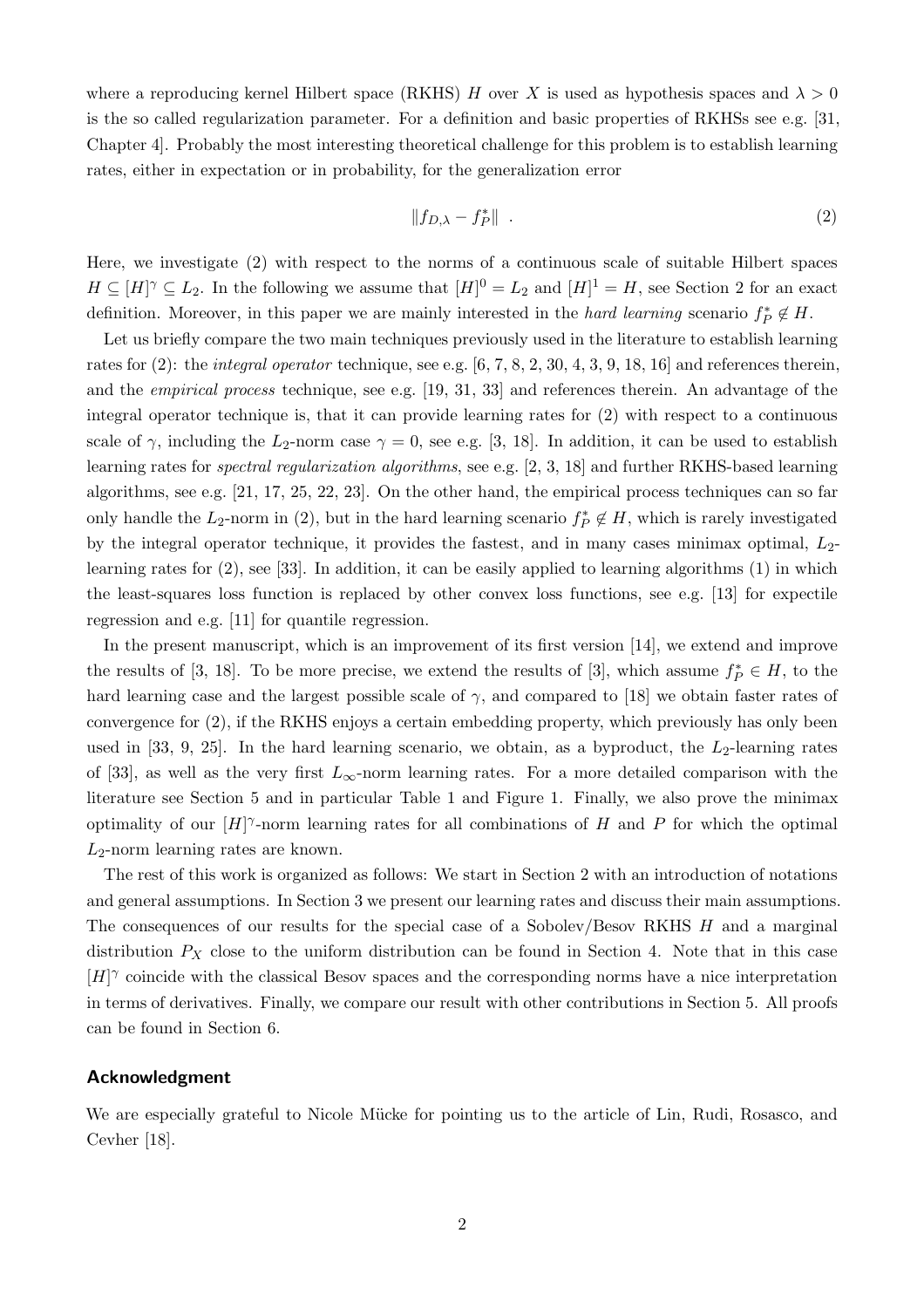## <span id="page-2-0"></span>2. Preliminaries

Let  $(X, \mathcal{B})$  be a measurable space used as *input space*,  $Y = \mathbb{R}$  be the *output space* and P be an unknown probability distribution on  $X \times Y$  with  $|P|^2_2 := \int_{X \times Y} y^2 dP(x, y) < \infty$ . Moreover, we denote the marginal distribution of P on X by  $\nu := P_X$  and assume that  $(X, \mathcal{B})$  is  $\nu$ -complete. In the following, we fix a (regular) conditional probability  $P(\cdot |x)$  of P given  $x \in X$ . Since the conditional mean function  $f_P^*$  is only v-almost everywhere uniquely determined we use the symbol  $f_P^*$  for both, the v-equivalence class and for the representative

$$
f_P^*(x) = \int_Y y P(dy|x) .
$$

If we use another representative we will explicitly point this out.

In the following, we fix a separable RKHS H on X with respect to a measurable (w.r.t.  $\mathcal{B} \otimes \mathcal{B}$ ) and bounded kernel k. Let us recall some facts about the interplay between H and  $L_2(\nu)$ . Some of the following facts can already be found in Smale and Zhou [\[28](#page-25-7), [29\]](#page-25-8) and De Vito et al. [\[8](#page-24-3), [7](#page-24-2)], but we follow the more recent contribution [\[32](#page-25-9)]. According to [\[32,](#page-25-9) Lemma 2.2, Lemma 2.3], and [\[31,](#page-25-0) Theorem 4.27] the—not necessarily injective—embedding  $I_{\nu}: H \to L_2(\nu)$ , mapping a function  $f \in H$ to its *v*-equivalence class  $[f]_{\nu}$ , is well-defined, Hilbert-Schmidt and the Hilbert-Schmidt norm satisfies

$$
||I_{\nu}||_{\mathcal{L}_2(H, L_2(\nu))} = ||k||_{L_2(\nu)} := \left(\int_X k(x, x) \, d\nu(x)\right)^{1/2} < \infty.
$$

Moreover, the adjoint operator  $S_{\nu} := I_{\nu}^* : L_2(\nu) \to H$  is an integral operator with respect to the kernel  $k$ , i.e.

$$
(S_{\nu}f)(x) = \int_X k(x, x') f(x') \, \mathrm{d}\nu(x')
$$

for  $x \in X$  and  $f \in L_2(\nu)$ . Next, we define the self-adjoint and positive semi-definite integral operators

$$
T_{\nu} := I_{\nu} S_{\nu} : L_2(\nu) \to L_2(\nu)
$$
 and  $C_{\nu} := S_{\nu} I_{\nu} : H \to H$ .

These operators are trace class and the trace norm satisfies

$$
||T_{\nu}||_{\mathcal{L}_1(L_2(\nu))} = ||C_{\nu}||_{\mathcal{L}_1(H)} = ||I_{\nu}||_{\mathcal{L}_2(H, L_2(\nu))}^2 = ||S_{\nu}||_{\mathcal{L}_2(L_2(\nu), H)}^2.
$$
\n(3)

If there is no danger of confusion we write  $\|\cdot\|$  for the operator norm,  $\|\cdot\|_2$  for the Hilbert-Schmidt norm, and  $\|\cdot\|_1$  for the trace norm. The spectral theorem for self-adjoint compact operators yields an at most countable index set  $\mathcal{I}$ , a non-increasing summable sequence  $(\mu_i)_{i\in\mathcal{I}}\subseteq(0,\infty)$ , and a family  $(e_i)_{i\in\mathcal{I}}\subseteq H$ , such that  $([e_i]_{\nu})_{i \in \mathcal{I}}$  is an ONB of  $\overline{\text{ran } I_{\nu}} \subseteq L_2(\nu)$  and  $(\mu_i^{1/2})$  $i^{1/2} e_i)_{i \in \mathcal{I}}$  is an ONB of  $(\ker I_{\nu})^{\perp} \subseteq H$  with

<span id="page-2-1"></span>
$$
T_{\nu} = \sum_{i \in \mathcal{I}} \mu_i \langle \cdot , [e_i]_{\nu} \rangle_{L_2(\nu)} [e_i]_{\nu} \qquad \text{resp.} \qquad C_{\nu} = \sum_{i \in \mathcal{I}} \mu_i \langle \cdot , \mu_i^{1/2} e_i \rangle_H \mu_i^{1/2} e_i \quad , \tag{4}
$$

see [\[32](#page-25-9), Lemma 2.12] for details. Since we are mainly interested in the hard learning scenario  $f_P^* \notin H$ we exclude finite index sets  $\mathcal I$  and assume  $\mathcal I = \mathbb N$  in the following.

Let us recall some intermediate spaces introduced on [\[32](#page-25-9), p. 384]. We call them *power spaces*. For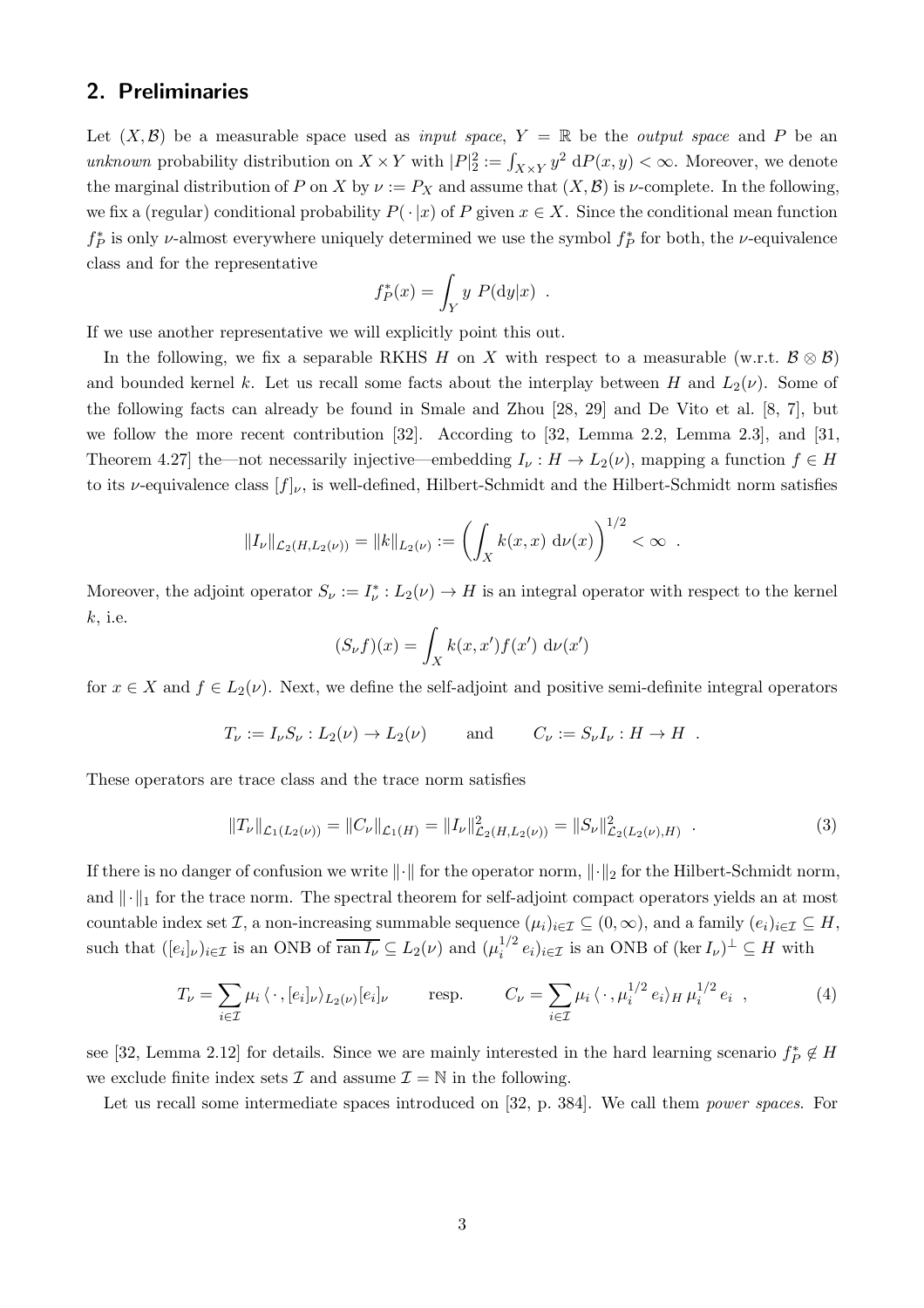$\alpha \geq 0$  the  $\alpha$ -power space is defined by

$$
[H]_{\nu}^{\alpha} := \left\{ \sum_{i \geq 1} a_i \mu_i^{\alpha/2} [e_i]_{\nu} : (a_i)_{i \geq 1} \in \ell_2(\mathbb{N}) \right\} \subseteq L_2(\nu)
$$

and equipped with the  $\alpha$ -power norm

$$
\left\| \sum_{i \ge 1} a_i \mu_i^{\alpha/2} [e_i]_{\nu} \right\|_{[H]_{\nu}^{\alpha}} := \left\| (a_i)_{i \ge 1} \right\|_{\ell_2(\mathbb{N})} = \left( \sum_{i \ge 1} a_i^2 \right)^{1/2}
$$

for  $(a_i)_{i\geq 1} \in \ell_2(\mathbb{N})$ . If there is no danger of confusion we use the abbreviation  $\|\cdot\|_{\alpha} := \|\cdot\|_{[H]_{\nu}^{\alpha}}$ . Moreover, in the case of  $\alpha = 1$  we introduce the notation  $[H]_{\nu} := [H]_{\nu}^1$ . The space  $[H]_{\nu}^{\alpha}$  is a separable Hilbert space with ONB  $(\mu_i^{\alpha/2})$  $i^{(\alpha/2)}[e_i]_{\nu}$ )<sub>i</sub> 21. Recall, that for  $\alpha = 0$  we have  $[H]_{\nu}^0 = \overline{\text{ran } I_{\nu}} \subseteq L_2(\nu)$  with  $\|\cdot\|_0 = \|\cdot\|_{L_2(\nu)}$ . Moreover, for  $\alpha = 1$  we have  $[H]_{\nu}^1 = \text{ran } I_{\nu}$  and  $[H]_{\nu}^1$  is isometric isomorph to the closed subspace  $(\ker I_{\nu})^{\perp}$  of H via  $I_{\nu}$ , i.e.  $||[f]_{\nu}||_1 = ||f||_H$  for  $f \in (\ker I_{\nu})^{\perp}$ . For  $0 < \beta < \alpha$  the embeddings

<span id="page-3-2"></span>
$$
[H]_{\nu}^{\alpha} \hookrightarrow [H]_{\nu}^{\beta} \hookrightarrow [H]_{\nu}^{0} = \overline{\operatorname{ran} I_{\nu}} \subseteq L_{2}(\nu)
$$
\n
$$
(5)
$$

exist and are compact. For  $\alpha > 0$  the  $\alpha$ -power space is given by the image of the fractional integral operator, namely

$$
[H]_{\nu}^{\alpha} = \text{ran}\, T_{\nu}^{\alpha/2} \qquad \text{and} \qquad ||T_{\nu}^{\alpha/2}f||_{\alpha} = ||f||_{L_2(\nu)}
$$

for  $f \in \overline{\text{ran } I_{\nu}}$ . In addition, for  $0 < \alpha < 1$  the  $\alpha$ -power space is characterized in terms of interpolation spaces of the real method, see e.g. [\[34,](#page-25-10) Section 1.3.2] for a definition. To be more precise, [\[32,](#page-25-9) Theorem 4.6] yields

<span id="page-3-1"></span>
$$
[H]_{\nu}^{\alpha} \cong [L_2(\nu), [H]_{\nu}]_{\alpha,2} \quad , \tag{6}
$$

where the symbol  $\cong$  in [\(6\)](#page-3-1) means that these spaces are isomorph, i.e. the sets coincide and the corresponding norms are equivalent. Note that for Sobolev/Besov RKHS and marginal distributions close to the uniform distribution, the interpolation space  $[L_2(\nu), [H]_\nu]_{\alpha,2}$  is well-known from the literature, see Section [4](#page-6-0) for details.

# <span id="page-3-0"></span>3. Main Results

Before we state the results we introduce the main assumptions. For  $0 < p \leq 1$  we assume that the eigenvalue decay satisfy a polynomial upper bound of order  $1/p$ : There is a constant  $C > 0$  such that the eigenvalues  $(\mu_i)_{i\geq 1}$  of the integral operator satisfy

<span id="page-3-4"></span><span id="page-3-3"></span>
$$
\mu_i \le C \, i^{-1/p} \tag{EVD}
$$

for all  $i \geq 1$ . In order to establish the optimality of our results we obviously need to assume an exact polynomial asymptotic behavior of order  $1/p$ : There are constants  $c, C > 0$  such that

$$
c \ i^{-1/p} \le \mu_i \le C \ i^{-1/p} \tag{EVD+}
$$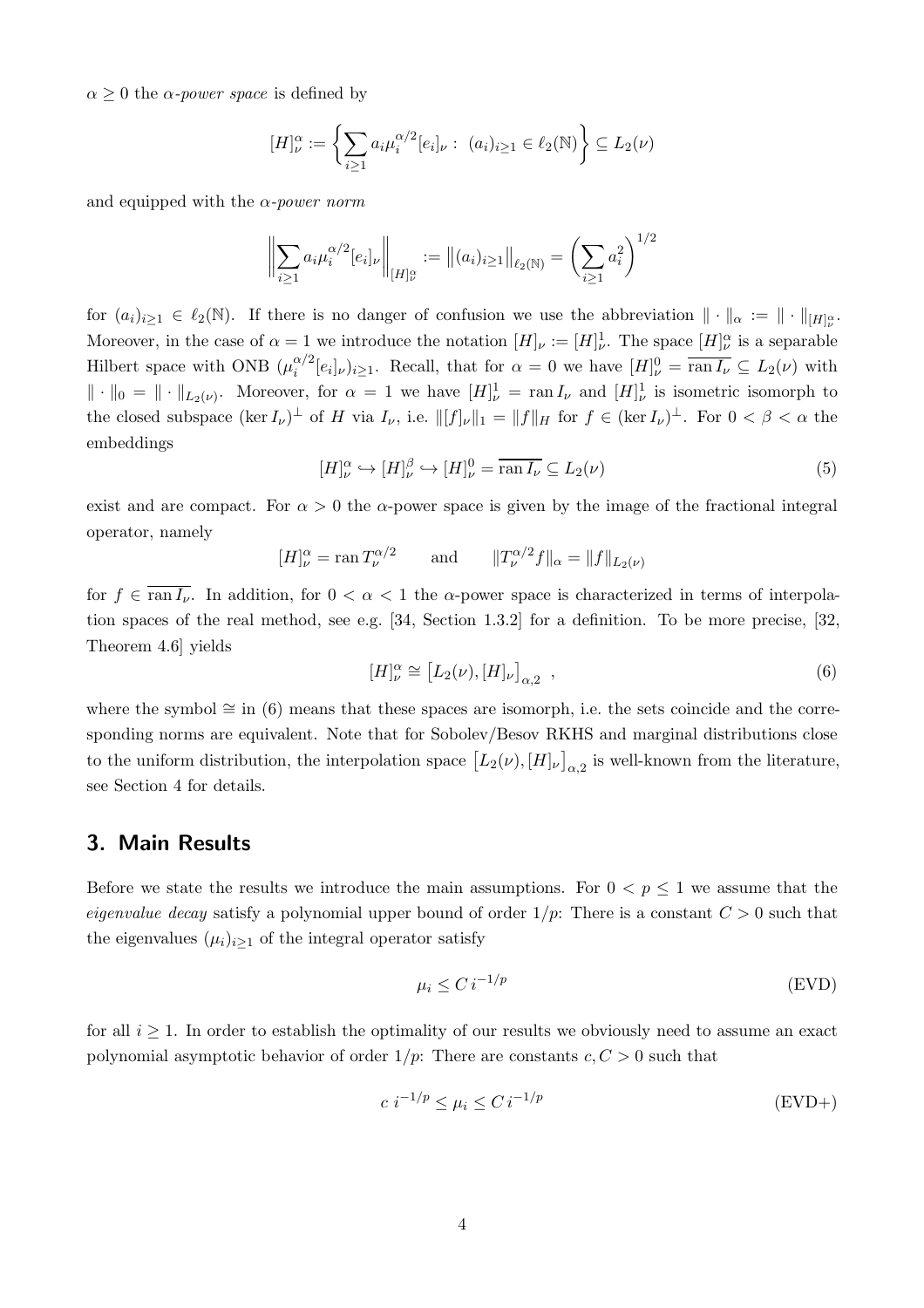is satisfied for all  $i \geq 1$ . Our next assumption is the *embedding property*, for  $0 < \alpha \leq 1$ : There is a constant  $A > 0$  with

<span id="page-4-0"></span>
$$
\left\| [H]_{\nu}^{\alpha} \hookrightarrow L_{\infty}(\nu) \right\| \leq A \quad . \tag{EMB}
$$

This mean  $[H]_{\nu}^{\alpha}$  is continuously embedded into  $L_{\infty}(\nu)$  and the operator norm of the embedding is bounded by A. Because of [\(5\)](#page-3-2) the lager  $\alpha$  is the weaker the embedding property is. Since our kernel k is bounded [\(EMB\)](#page-4-0) is always satisfied for  $\alpha = 1$ . Moreover, Lemma [6.2](#page-11-1) [\(iii\)](#page-11-2) in the proof section shows that [\(EMB\)](#page-4-0) implies a polynomial eigenvalue decay of order  $1/\alpha$ . But the inverse does not hold in general and hence we assume  $p \leq \alpha$  in the following.

Note that the Conditions [\(EMB\)](#page-4-0) and [\(EVD\)](#page-3-3)/[\(EVD+\)](#page-3-4) just describe the interplay between the marginal distribution  $\nu = P_X$  and the RKHS H. Consequently, they are independent of the conditional distribution  $P(\cdot|x)$  and especially independent of the regression function  $f_P^*$ . In the following, we use a *source condition*, for  $0 < \beta \leq 2$ , to measure the smoothness of the regression function:  $f_P^* \in [H]_{\nu}^{\beta}$  and there is a constant  $B > 0$  with

<span id="page-4-2"></span><span id="page-4-1"></span>
$$
||f_P^*||_{\beta} \le B . \tag{SRC}
$$

Note that  $|P|_2 < \infty$  already implies  $f_P^* \in L_2(\nu)$ . Moreover, [\(SRC\)](#page-4-1) with  $\beta \ge 1$  implies that  $f_P^*$  has a representative from  $H$ —in short  $f_P^* \in H$ —and hence  $\beta \geq 1$  excludes the hard learning scenario we are mainly interested in. We included the case  $1 \leq \beta \leq 2$  because it is no extra effort in the proof. Since the generalization error  $\|[f_{D,\lambda}]_\nu - f_P^*\|_{\gamma}$ , with respect to the γ-power norm, for some  $0 \le \gamma \le 1$ , is well-defined if and only if  $f_P^* \in [H]^{\gamma}_{\nu}$  we naturally have to assume  $\beta \geq \gamma$  in the following. Finally, we introduce a moment condition to control the noise of the observations: There are constants  $\sigma, L > 0$ such that

$$
\int_{Y} |y - f_{P}^{*}(x)|^{m} P(\mathrm{d}y|x) \le \frac{1}{2}m! \sigma^{2} L^{m-2}
$$
\n(MOM)

is satisfied for  $\nu$ -a.a.  $x \in X$  and all  $m \geq 2$ . Note that [\(MOM\)](#page-4-2) is satisfied for Gaussian noise with bounded variance, i.e.  $P(\cdot|x) = \mathcal{N}(f_P^*(x), \sigma_x^2)$ , where  $x \mapsto \sigma_x \in (0, \infty)$  is a measurable and  $\nu$ -a.s. bounded function. Another sufficient condition is that P is concentrated on  $X \times [-M, M]$  for some constant  $M > 0$ , i.e.  $P(X \times [-M, M]) = 1$ . The Conditions [\(EVD\)](#page-3-3) and [\(SRC\)](#page-4-1) are well-recognised in the statistical analysis of regularized least-squares algorithms, see e.g. [\[4,](#page-24-5) [3,](#page-24-6) [16](#page-24-9), [18\]](#page-24-8). However, there is a whole zoo of moment conditions. We use [\(MOM\)](#page-4-2) because [\(MOM\)](#page-4-2) only constraints the discrepancy of the observation y to the *true* value  $f^*_{P}(x)$  and hence do *not* imply additional constraints, such as boundedness, on  $f_P^*$ . An embedding property similar to [\(EMB\)](#page-4-0) was used in [\[33](#page-25-2)] in combination with empirical process arguments, in [\[9\]](#page-24-7) to investigate benign scenarios with exponentially decreasing eigenvalues and  $f_P^* \in H$ , and in [\[25\]](#page-25-4) to investigate stochastic gradient methods. But embedding properties are new in combination with the integral operator technique in the hard learning scenario for the learning scheme [\(1\)](#page-0-0) and enables us to prove the following result.

<span id="page-4-3"></span>**3.1 Theorem (** $\gamma$ **-Learning Rates)** Let H be a separable RKHS on X with respect to a bounded and measurable kernel k and P be a probability distribution on  $X \times Y$  such that  $|P|_2 < \infty$  and  $(X, \mathcal{B})$  is complete with respect to the marginal distribution  $\nu := P_X$ . Furthermore, we assume that there is a constant  $B_{\infty} > 0$  with  $||f_P^*||_{L_{\infty}(\nu)} \leq B_{\infty}$  and that the Conditions [\(EMB\)](#page-4-0), [\(EVD\)](#page-3-3) [\(SRC\)](#page-4-1), and [\(MOM\)](#page-4-2) are satisfied for some  $0 < p \le \alpha \le 1$  and  $0 < \beta \le 2$ . Then for  $0 \le \gamma \le 1$  with  $\gamma < \beta$  and a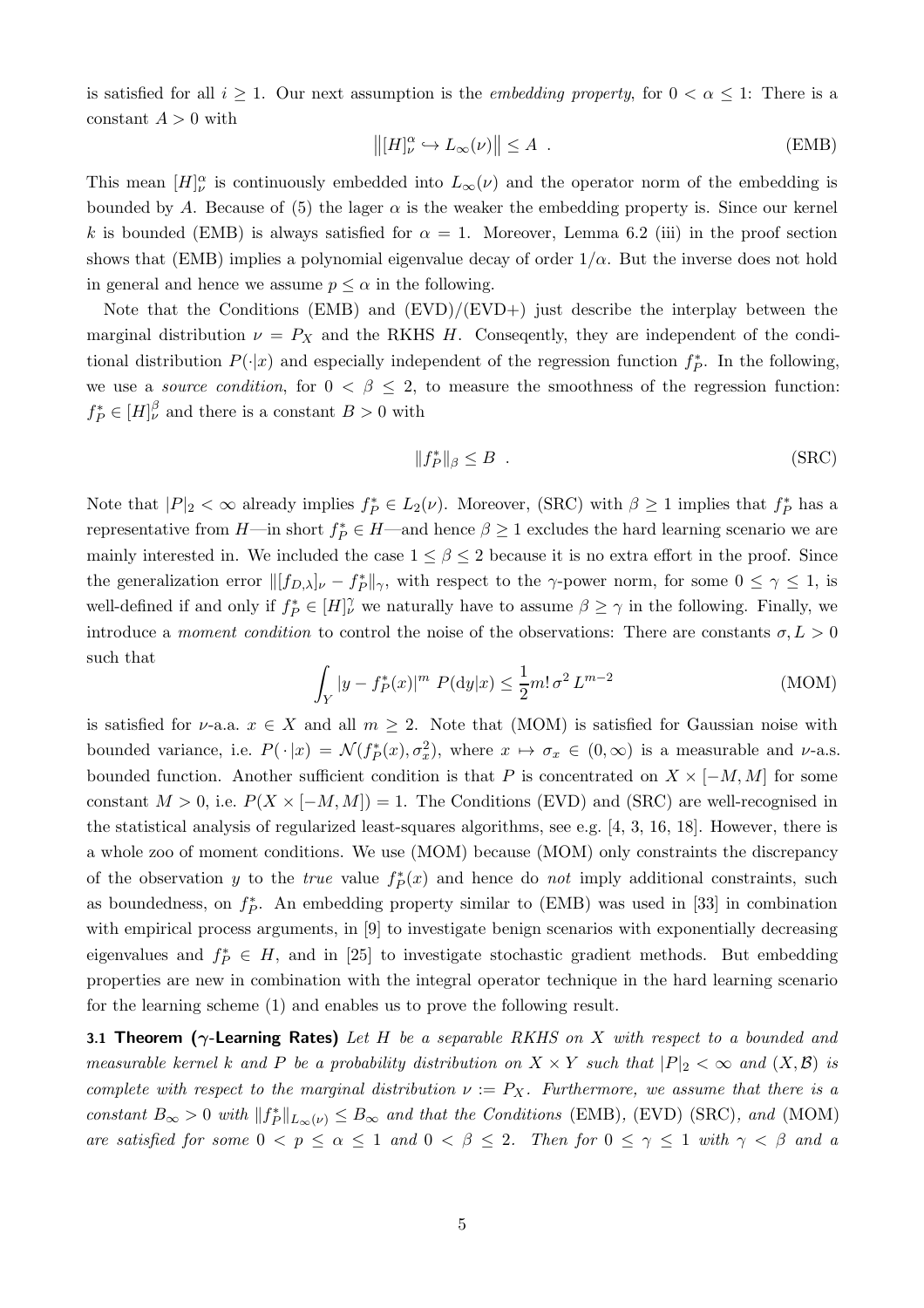regularization parameter sequence  $(\lambda_n)_{n>1}$  the LS-SVM  $D \mapsto f_{D,\lambda_n}$  with respect to H defined by [\(1\)](#page-0-0) satisfies the following statements:

(i) In the case of  $\beta + p \leq \alpha$  and  $\lambda_n \geq \left(\frac{\log^r(n)}{n}\right)$  $\left(\frac{r(n)}{n}\right)^{1/\alpha}$  for some  $r\,>\,1$  there is a constant  $K\,>\,0$ independent of  $n \geq 1$  and  $\tau \geq 1$  such that

<span id="page-5-0"></span>
$$
\left\| [f_{D,\lambda_n}]_\nu - f_P^* \right\|_\gamma^2 \le \tau^2 K \left( \frac{\log^r(n)}{n} \right)^{\frac{\beta - \gamma}{\alpha}} \tag{7}
$$

is satisfied for sufficient large  $n \geq 1$  with  $P<sup>n</sup>$ -probability  $\geq 1 - 4e^{-\tau}$ .

(ii) In the case of  $\beta + p > \alpha$  and  $\lambda_n \geq \left(\frac{1}{n}\right)$  $\frac{1}{n}$  $\frac{1}{\beta+p}$  there is a constant  $K > 0$  independent of  $n \geq 1$  and  $\tau > 1$  such that

<span id="page-5-1"></span>
$$
\left\| [f_{D,\lambda_n}]_\nu - f_P^* \right\|_\gamma^2 \le \tau^2 K \left( \frac{1}{n} \right)^{\frac{\beta - \gamma}{\beta + p}} \tag{8}
$$

is satisfied for sufficient large  $n \geq 1$  with  $P<sup>n</sup>$ -probability  $\geq 1 - 4e^{-\tau}$ .

Theorem [3.1](#page-4-3) is mainly based on a finite sample bound given in the proof section, see Theorem [6.7.](#page-15-0) The asymptotic behavior in n of the right hand side in  $(7)$  respectively  $(8)$  is called *learning rate* with respect to the  $\gamma$ -power norm or abbreviated  $\gamma$ -learning rate. Note that, for  $\beta \geq \alpha$ , the conditional mean function  $f_P^*$  is automatically  $\nu$ -a.s. bounded, since we have  $f_P^* \in [H]_\nu^{\beta} \hookrightarrow [H]_\nu^{\alpha} \hookrightarrow L_\infty(\nu)$ , and in this case always situation [\(8\)](#page-5-1) applies. Moreover, in the case of  $\alpha = p$ , which was also considered in [\[33,](#page-25-2) Corollary 6, we are always in situation [\(8\)](#page-5-1), too. Recall, for  $\gamma = 0$  the left hand side coincides with the  $L_2(\nu)$ -norm. If we ignore the log-term in the obtained  $\gamma$ -learning rates then in both cases,  $\beta + p \le \alpha$ and  $\beta + p > \alpha$ , the γ-learning rate coincides with

$$
\left(\frac{1}{n}\right)^{\frac{\beta-\gamma}{\max\{\beta+p,\alpha\}}}
$$

.

Finally, note that the asymptotic behavior of the regularization parameter sequence does not depend on the considered  $\gamma$ -power norm. Consequently, we get convergence with respect to all  $\gamma$ -power norms  $0 \leq \gamma \leq \beta$  simultaneously. In order to investigate the optimality of our  $\gamma$ -learning rates the next theorem yields  $\gamma$ -lower rates. In doing so, we obviously have to assume [\(EVD+\)](#page-3-4) to make sure that the eigenvalues do not decay faster than [\(EVD\)](#page-3-3) guarantees.

<span id="page-5-2"></span>**3.2 Theorem (** $\gamma$ **-Lower Rates)** Let H be a separable RKHS on X with respect to a bounded and measurable kernel k, and  $\nu$  be a probability distribution on X such that [\(EMB\)](#page-4-0) and [\(EVD+\)](#page-3-4) are satisfied for some  $0 < p \le \alpha \le 1$ . Then, for all parameters  $0 < \beta \le 2$ ,  $0 \le \gamma \le 1$  with  $\gamma < \beta$  and all constants  $\sigma, L, B, B_{\infty} > 0$  there exist  $K, C, r > 0$  such that for all learning methods  $D \mapsto f_D$ , all  $\tau > 0$ , and all  $n \geq 1$  sufficiently large there is a distribution P on  $X \times Y$  with  $P_X = \nu$  satisfying  $||f_P^*||_{L_\infty(\nu)}^2 \leq B_\infty$ , [\(SRC\)](#page-4-1) with respect to B, [\(MOM\)](#page-4-2) with respect to  $\sigma, L$ , and

<span id="page-5-3"></span>
$$
\left\| [f_D]_\nu - f_P^* \right\|_\gamma^2 \ge \tau^2 K \left( \frac{1}{n} \right)^{\frac{\max\{\alpha,\beta\} - \gamma}{\max\{\alpha,\beta\} + p}} \tag{9}
$$

with  $P^n$ -probability  $\geq 1 - C\tau^r$ .

In short, Theorem [3.2](#page-5-2) says that there is no learning method satisfying a faster decaying  $\gamma$ -learning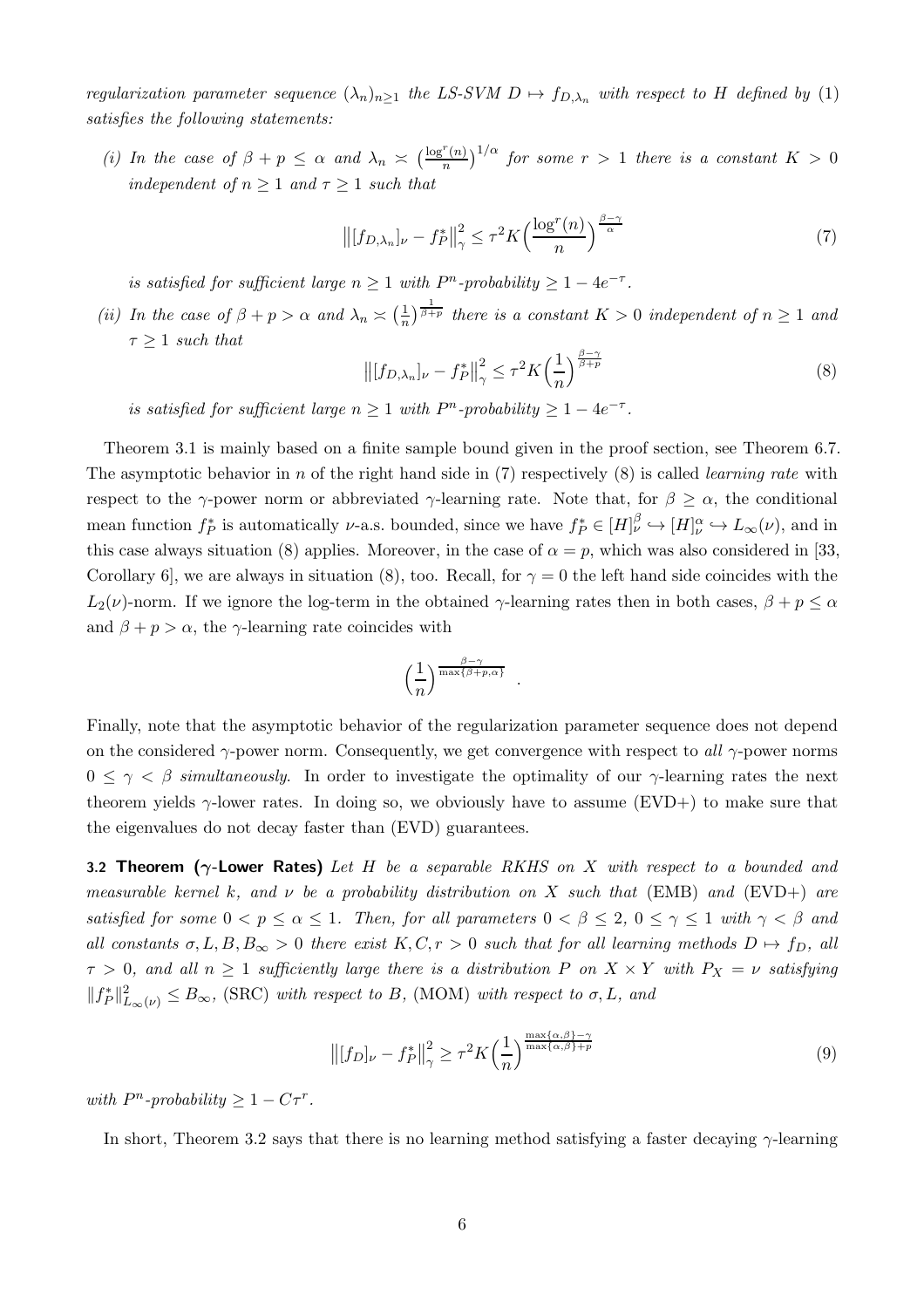rate than

$$
\left(\frac{1}{n}\right)^{\frac{\max\{\alpha,\beta\}-\gamma}{\max\{\alpha,\beta\}+p}}
$$

under the assumptions of Theorem [3.1](#page-4-3) and  $(EVD+)$ . The asymptotic behavior in n of the right hand side in [\(9\)](#page-5-3) is called *(minimax) lower rate* with respect to the  $\gamma$ -power norm or abbreviated  $\gamma$ -lower rate. Note that special cases of Theorem [3.2](#page-5-2) can be found in [\[4](#page-24-5), [33](#page-25-2), [3\]](#page-24-6). In the case of  $\alpha \leq \beta$ , which implies the boundedness of  $f_P^*$ , the  $\gamma$ -learning rate of LS-SVMs stated in Theorem [3.1](#page-4-3) coincides with the  $\gamma$ -lower rate from Theorem [3.2](#page-5-2) and hence is optimal. The optimal rate in the case of  $\alpha > \beta$ , which does not imply the boundedness of  $f_P^*$ , is, even for the  $L_2$ -norm, an outstanding problem for several decades which we cannot address, either.

3.3 Remark (Optimality and Boundedness) Under the assumptions of Theorem [3.2,](#page-5-2) but without requiring the uniform boundedness of  $f_P^*$  by some constant  $B_{\infty}$ , the improved  $\gamma$ -lower rate

$$
\Big(\frac{1}{n}\Big)^{\frac{\beta-\gamma}{\beta+p}}
$$

is satisfied. This requires only a straight forward modification of Lemma [6.13](#page-21-0) in Section [6.](#page-11-0) If we would be able to prove the  $\gamma$ -learning rates of Theorem [3.1](#page-4-3) with a constant  $K > 0$  independent of  $B_{\infty}$  then we would have optimality for all  $\beta > \alpha - p$  instead of  $\beta \geq \alpha$ .

We think that this would be a valuable next step on the way answering the question of optimality. However—to the best of our knowledge—[\[24](#page-25-11)] is the only article providing learning rates for unbounded target functions and is based on an empirical process arguments.

Because of [\(EMB\)](#page-4-0), the next remark is a direct consequence of Theorem [3.1](#page-4-3) for  $\gamma = \alpha$ .

3.4 Remark ( $L_{\infty}$ -Learning Rates) Under the assumptions of Theorem [3.1](#page-4-3) in the case of  $\beta > \alpha$  the following statement is true. For all regularization parameter sequences  $(\lambda_n)_{n\geq 1}$  with  $\lambda_n \asymp (\frac{1}{n}$  $\frac{1}{n}$ )  $\frac{1}{\beta+p}$ there is a constant  $K > 0$  independent of  $n \ge 1$  and  $\tau \ge 1$  such that the LS-SVM  $D \mapsto f_{D,\lambda_n}$  with respect to  $H$  defined by  $(1)$  satisfies

$$
\left\| [f_{D,\lambda_n}]_\nu - f_P^* \right\|_{L_\infty(\nu)}^2 \le \tau^2 K \left( \frac{1}{n} \right)^{\frac{\beta - \alpha}{\beta + p}}
$$

for all  $n \geq 1$  sufficiently large with  $P<sup>n</sup>$ -probability  $\geq 1 - 4e^{-\tau}$ .

Note that all previous efforts to get  $L_{\infty}$ -learning rates for the learning scheme [\(1\)](#page-0-0) need to assume  $f_P^* \in H$ . Consequently, we get the very first  $L_{\infty}$ -learning rates in the hard learning scenario.

### <span id="page-6-0"></span>4. Example: Besov RKHSs

In this section we illustrate our main results in the case of Besov RKHSs. To this end, we make the following general assumptions: Let  $X \subseteq \mathbb{R}^d$  be a non-empty, open, connected and bounded set with a  $C_{\infty}$ -boundary and equipped with the Lebesgue  $\sigma$ -algebra  $\beta$  such that  $(X,\beta)$  is complete with respect to the Lebesgue measure  $\mu$ . Furthermore,  $L_2(X) := L_2(\mu)$  denotes the corresponding  $L_2$ -space.

First, we briefly introduce the Sobolev and Besov spaces. For a more detailed introduction see e.g. Adams and Fournier [\[1\]](#page-24-15). Since we are only interested in Hilbert spaces, we restrict ourself to this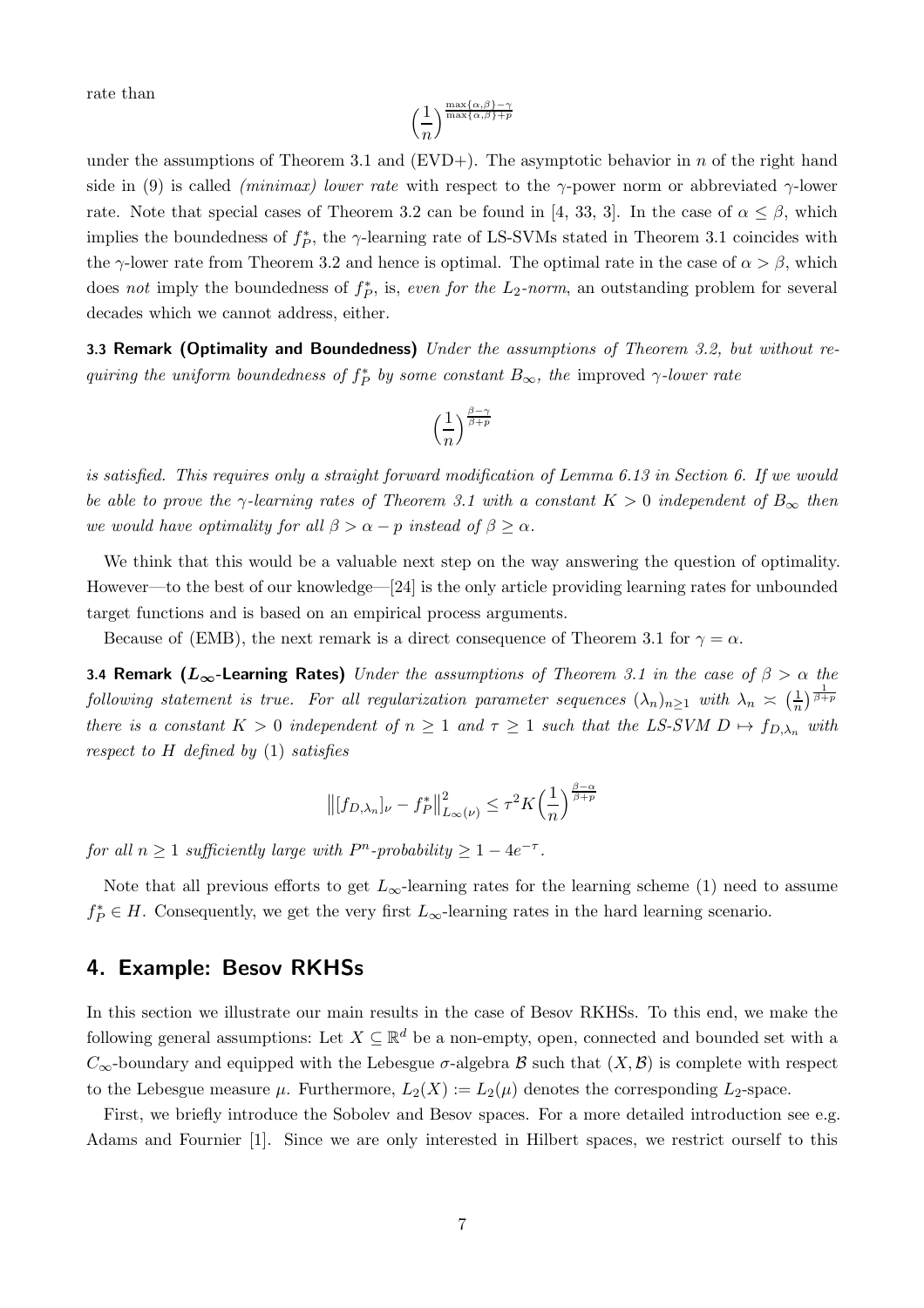case. For  $m \in \mathbb{N}$  we denote the Sobolev space of smoothness m by  $W_m(X) := W_{m,2}(X)$ , see e.g. [\[1,](#page-24-15) Definition 3.2 for a definition. For  $r > 0$  the *Besov space*  $B_{2,2}^r(X)$  is defined by means of the real interpolation method, namely  $B_{2,2}^r(X) := [L_2(X), W_m(X)]_{r/m,2}$ , where  $m := \min\{k \in \mathbb{N} : k > r\}$ , see [\[1](#page-24-15), Section 7.30]. For  $r = 0$  we define  $B_{2,2}^0(X) := L_2(X)$ . It is well-known that the Besov spaces  $B_{2,2}^r(X)$  are separable Hilbert spaces and that they satisfy

<span id="page-7-0"></span>
$$
B_{2,2}^{r}(X) \cong [L_2(X), B_{2,2}^{t}(X)]_{r/t,2}
$$
\n(10)

for all  $t > r > 0$ , see e.g. [\[1](#page-24-15), Section 7.32] for details. Moreover, for  $r > d/2$  each  $\mu$ -equivalence class in  $B_{2,2}^r(X)$  has a unique continuous and bounded representative, see [\[1](#page-24-15), Theorem 7.24 (c)]. In fact, for  $r > j + d/2$ , this representative is from the space  $C_i(X)$  of j-times continuous differentiable and bounded functions with bounded derivatives. More precisely, the mapping of a  $\mu$ -equivalence class to its (unique) continuous representative is linear and continuous, in short

<span id="page-7-2"></span>
$$
B_{2,2}^r(X) \hookrightarrow C_j(X) \tag{11}
$$

Consequently, we define, for  $r > d/2$ , the *Besov RKHS* as the set of continuous representatives  $H_r(X) := \{ f \in C_0(X) : [f]_\mu \in B_{2,2}^r(X) \}$  and equip this space with the norm  $||f||_{H_r(X)} := ||[f]_\mu||_{B_{2,2}^r(X)}$ . The Besov RKHS  $H_r(X)$  is a separable RKHS with respect to a kernel  $k_r$ . Moreover,  $k_r$  is bounded and measurable according to [\[31](#page-25-0), Lemma 4.28 and 4.25].

In the following, we fix a Besov RKHS  $H_r(X)$ , with  $r > d/2$ , and a probability measure P on  $X \times Y$ such that the marginal distribution  $\nu = P_X$  on X satisfies  $\nu \ll \mu$ ,  $\mu \ll \nu$ , and  $g \leq \frac{d\nu}{d\mu} \leq G$   $\mu$ -a.s. for some constants  $g, G > 0$ . For such a marginal distribution we have  $L_2(\nu) \cong L_2(X)$  and we can describe the power spaces of  $H_r(X)$  according to [\(6\)](#page-3-1), the interpolation property, and [\(10\)](#page-7-0) by

<span id="page-7-1"></span>
$$
[H_r(X)]_{\nu}^{u/r} \cong [L_2(\nu), [H_r(X)]_{\nu}]_{u/r,2} \cong [L_2(X), [H_r(X)]_{\mu}]_{u/r,2} \cong B_{2,2}^u(X)
$$
\n(12)

for  $0 < u < r$ . As a consequence of [\(12\)](#page-7-1), if  $f_P^* \in B_{2,2}^s(X)$  for some  $0 < s < r$ , then [\(SRC\)](#page-4-1) is satisfies with  $\beta = s/r$ . Next, if we combine [\(12\)](#page-7-1) and [\(11\)](#page-7-2) then we get [\(EMB\)](#page-4-0) for all  $\alpha$  with  $\frac{d}{2r} < \alpha < 1$ :

$$
[H_r(X)]_{\nu}^{\alpha} \cong B_{2,2}^{\alpha r}(X) \hookrightarrow C_0(X) \hookrightarrow L_{\infty}(\nu) .
$$

Finally, we consider the asymptotic behavior of the eigenvalues  $(\mu_i)_{i\geq 1}$  of the integral operator  $T_{\nu}$ . According to [\[5](#page-24-16), Equation (4.4.12)] the eigenvalue  $\mu_i$  of  $T_{\nu}$  equals the squares of the approximation numbers  $a_i^2(I_\nu)$  of the embedding  $I_\nu : H_r(X) \to L_2(\nu)$ . Since  $L_2(\nu) \cong L_2(X)$  these approximation numbers are described in [\[12,](#page-24-17) Equation (4) on p. 119] by

$$
\mu_i = a_i^2(I_\nu) \asymp i^{-2r/d} .
$$

To sum up, the eigenvalues satisfy [\(EVD+\)](#page-3-4) for  $p = \frac{d}{2r}$ . The following corollaries are direct conse-quences of Theorem [3.1](#page-4-3) and Theorem [3.2](#page-5-2) with  $p = \frac{d}{2r}$ ,  $\beta = s/r$ ,  $\gamma = t/r$ , and  $\alpha > p$  sufficient close to p.

<span id="page-7-3"></span>4.1 Corollary (Besov-Learning Rates) Let  $H_r(X)$  be a Besov RKHS with  $r > d/2$  and P be a probability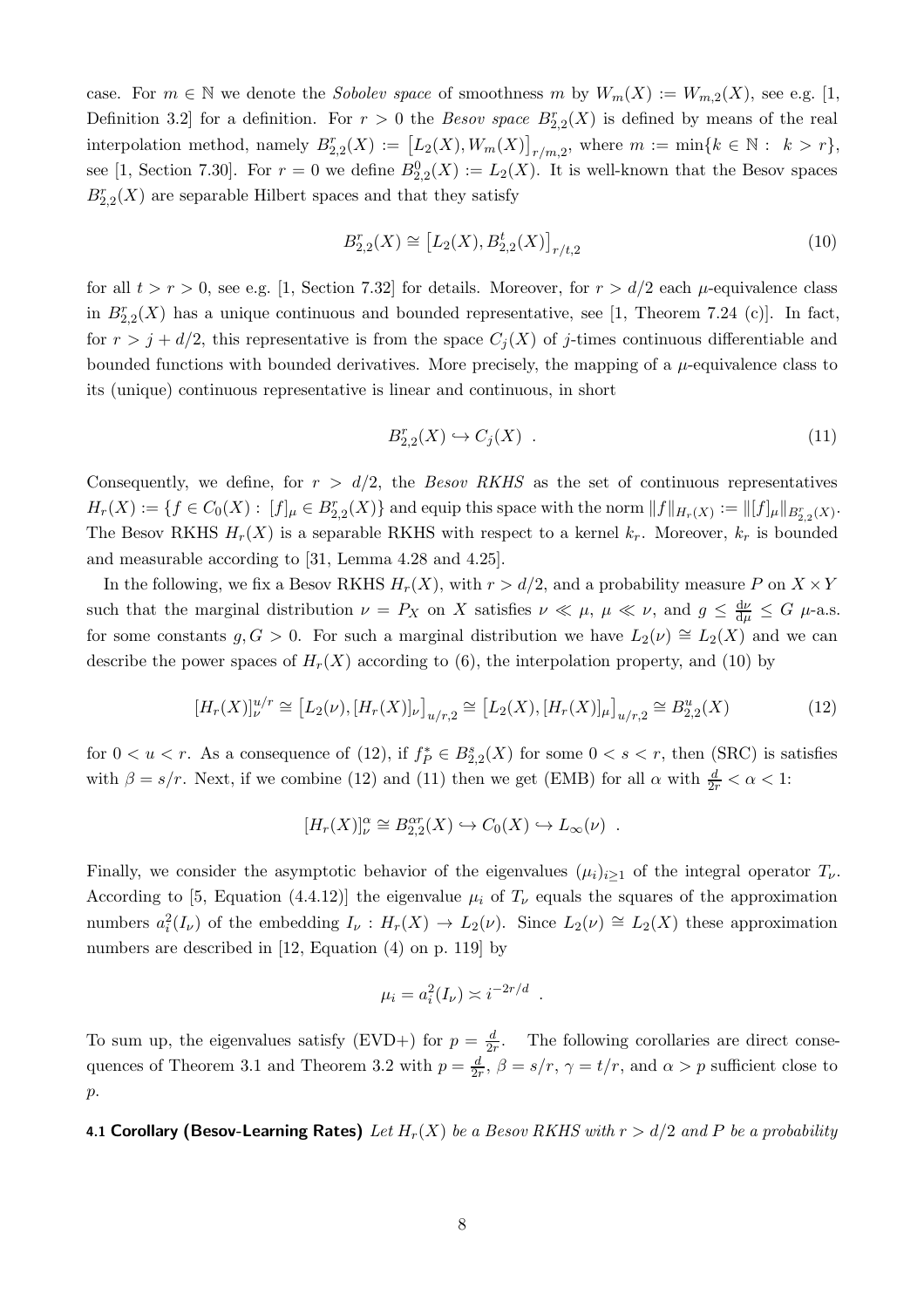distribution on  $X \times Y$  such that  $|P|_2 < \infty$  and the marginal distribution  $\nu := P_X$  satisfies  $\nu \ll \mu$ ,  $\mu \ll \nu$ , and  $g \leq \frac{d\nu}{d\mu} \leq G$  for some constants  $g,G>0$ . Furthermore, we assume that there are constants  $B, B_{\infty} > 0$ , such that  $||f_P^*||_{L_{\infty}(\mu)} \leq B_{\infty}$  and  $||f_P^*||_{B_{2,2}^s(X)} \leq B$  for some  $0 < s < r$ , and that the Condition [\(MOM\)](#page-4-2) is satisfied. Then for  $0 \le t < s$  and a regularization parameter sequence  $(\lambda_n)_{n\ge1}$ with  $\lambda_n \asymp \left(\frac{1}{n}\right)$  $\frac{1}{n}$ )  $\frac{r}{s+d/2}$  there is a constant  $K > 0$  independent of  $n \geq 1$  and  $\tau \geq 1$  such that the LS-SVM  $D \mapsto f_{D,\lambda_n}$  with respect to the Besov RKHS  $H_r(X)$  defined by [\(1\)](#page-0-0) satisfies

$$
\left\| [f_{D,\lambda_n}]_\mu - f_P^* \right\|_{B_{2,2}^t(X)}^2 \le \tau^2 K \left( \frac{1}{n} \right)^{\frac{s-t}{s+d/2}}
$$

for sufficient large  $n \geq 1$  with  $P<sup>n</sup>$ -probability  $\geq 1 - 4e^{-\tau}$ .

Note that the  $B_{2,2}^t$ -learning rate is independent of the chosen Besov RKHS  $H_r(X)$ . Besides  $r > d/2$ the only requirement on the choice of  $H_r(X)$ , a user has to take care of, is  $r > s$ . Recall that the case  $t = 0$  corresponds to  $L_2$ -learning rates.

<span id="page-8-0"></span>4.2 Corollary (Besov-Lower Rates) Let  $H_r(X)$  be a Besov RKHS with  $r > d/2$  and  $\nu$  be a probability distribution on X with  $\nu \ll \mu$ ,  $\mu \ll \nu$ , and  $g \leq \frac{d\nu}{d\mu} \leq G$  for some constants  $g, G > 0$ . Then for all parameters  $0 \leq t < s < r$ ,  $\varepsilon > 0$  sufficient small, and all constants  $\sigma, L, B, B_{\infty} > 0$  there exist  $K, C, r > 0$  such that for all learning methods  $D \mapsto f_D$ , all  $\tau > 0$  and  $n \ge 1$  sufficient large there is a distribution P on  $X \times Y$  with  $P_X = \nu$  satisfying  $||f_P^*||_{L_\infty(\nu)}^2 \leq B_\infty$ ,  $||f_P^*||_{B_{2,2}^4(X)}^2 \leq B$ , [\(MOM\)](#page-4-2) with respect to  $\sigma$ , L, and

(i) in the case of  $s \leq d/2$ 

$$
\left\| [f_D]_{\mu} - f_P^* \right\|_{B_{2,2}^t(X)}^2 \ge \tau^2 K \left( \frac{1}{n} \right)^{1/2 - t/d + \varepsilon}
$$

(*ii*) in the case of  $s > d/2$ 

$$
\left\| [f_D]_{\mu} - f_P^* \right\|_{B_{2,2}^t(X)}^2 \ge \tau^2 K\left(\frac{1}{n}\right)^{\frac{s-t}{s+d/2}}
$$

with  $P^n$ -probability  $\geq 1 - C\tau^r$ .

Note that in the case of  $s \leq d/2$  the  $\varepsilon > 0$  appears in the lower rate because we have to choose  $\alpha > p$ . In short, Corollary [4.2](#page-8-0) says that the learning rates from Corollary [4.1](#page-7-3) are optimal in the case of  $s > d/2$ . Finally, if we even have  $s > j + d/2$ , for some integer  $j \geq 0$ , then the combination of Corollary [4.1](#page-7-3) and [\(11\)](#page-7-2) yields  $C_j(X)$ -learning rates. To this end, we denote by  $f_P^*$  the unique continuous representative of the  $\mu$ -equivalence class  $f_P^*$ .

4.3 Remark  $(C_i(X)$ -Learning Rates) Under the assumption of Corollary [4.1](#page-7-3) in the case of  $s > j + d/2$ for some integer  $j \geq 0$  the following statement is true. For all  $0 < \varepsilon < \frac{s-(j+d/2)}{s+d/2}$  and each regularization parameter sequence  $(\lambda_n)_{n\geq 1}$  with  $\lambda_n \geq (\frac{1}{n})$  $\frac{1}{n}$ )  $\frac{r}{s+d/2}$  there is a constant  $K > 0$  independent of  $n \ge 1$  and  $\tau \geq 1$  such that the LS-SVM  $D \mapsto f_{D,\lambda_n}$  with respect to the Besov RKHS  $H_r(X)$  defined by [\(1\)](#page-0-0) satisfies

$$
||f_{D,\lambda_n} - f_P^*||_{C_j(X)}^2 \le \tau^2 K\left(\frac{1}{n}\right)^{\frac{s - (j + d/2)}{s + d/2} - \varepsilon}
$$

for sufficient large  $n \geq 1$  with  $P<sup>n</sup>$ -probability  $\geq 1 - 4e^{-\tau}$ .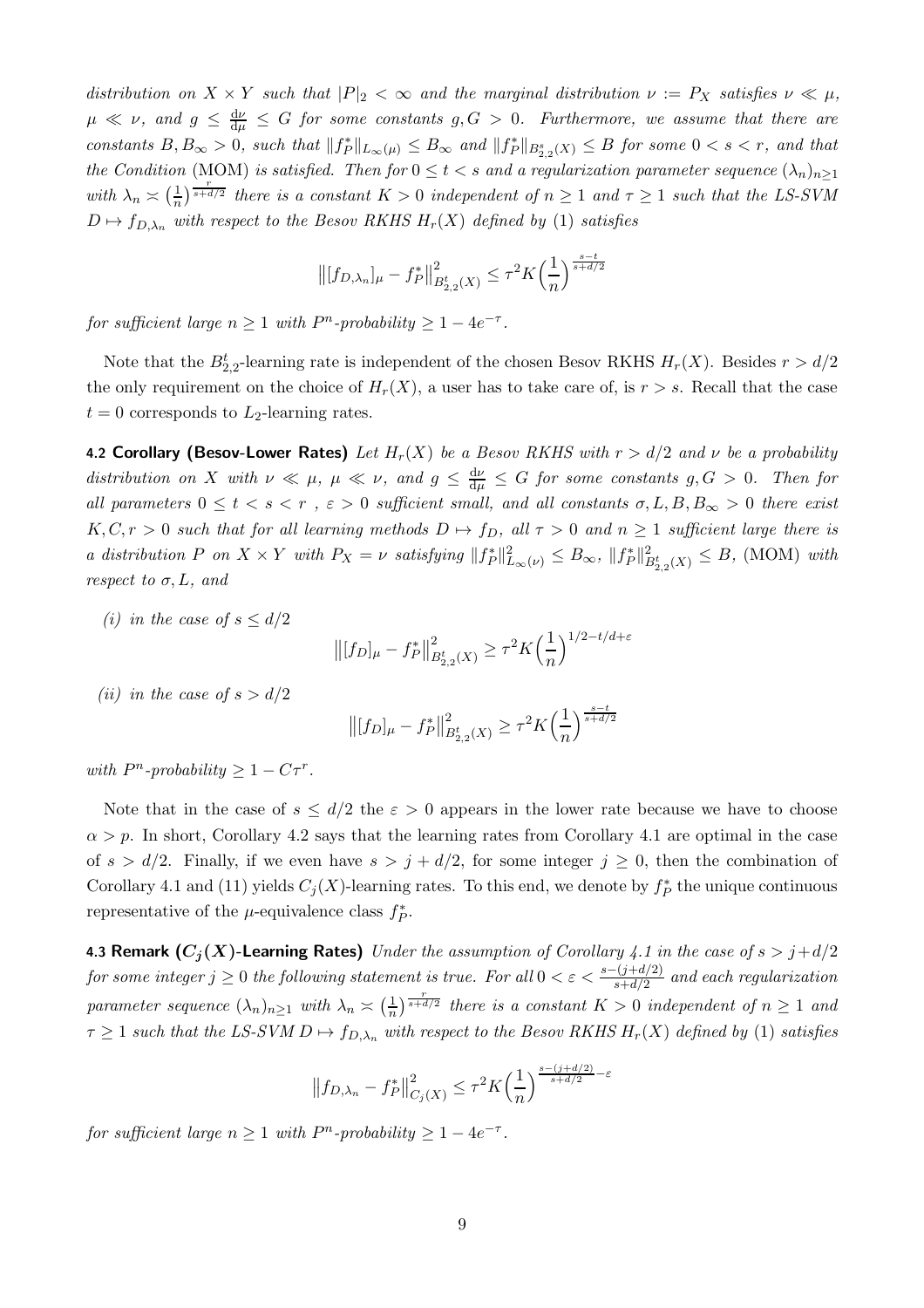Note that learning rates for the Besov RKHS are already investigated e.g. by Steinwart et al. [\[33](#page-25-2)] but only for the  $L_2(X)$ -norm. Our contributions are learning rates with respect to the  $B_{2,2}^t(X)$ -norm and the  $C_i(X)$ -norm.

## <span id="page-9-0"></span>5. Comparison

In this section we compare our results with learning rates previously obtained in the literature. Since in the case of  $f_P^* \in [H]_{\nu}^{\beta}$  with  $1 \leq \beta \leq 2$  we just recover the well-known optimal rates  $n^{-\frac{\beta-\gamma}{\beta+p}}$  obtained by many authors, see e.g. [\[4](#page-24-5), [16](#page-24-9)] for L<sub>2</sub>-rates and [\[3](#page-24-6), [18\]](#page-24-8) for general  $\gamma$ -rates, we focus on the hard learning scenario  $0 < \beta < 1$ . Furthermore, due to the large amount of results in the literature we limit our considerations to the best known results for the learning scheme [\(1\)](#page-0-0), namely [\[31](#page-25-0), [33](#page-25-2)], which use empirical process techniques and [\[16](#page-24-9), [18](#page-24-8)], which use integral operator techniques. Moreover, we assume that P is concentrated on  $X \times [-M, M]$  for some  $M > 0$  and that k is a bounded measurable kernel with separable RKHS H. Note that these assumptions form the largest common ground under which all the considered contributions achieve  $L_2$ -learning rates. In addition, [\[18\]](#page-24-8) is the only result of the four articles listed above that considers general γ-learning rates. Finally, in order to keep the comparison clear we ignore log-terms in the learning rates. In Table [1](#page-9-1) we give a short overview of the learning rates and in Figure [1](#page-10-0) we plot the exponent r of the polynomial  $L_2$ -learning rates  $n^{-r}$  over the smoothness  $0 < \beta < 1$  of  $f_P^* \in [H]_{\nu}^{\beta}$  for some fixed  $0 < p \le \alpha \le 1$ .

| Articles                                            | Assumptions                                          |                                       | Learning Rates $n^{-r}$                  |                                           |
|-----------------------------------------------------|------------------------------------------------------|---------------------------------------|------------------------------------------|-------------------------------------------|
|                                                     | (EMB)                                                | (EVD)                                 | $(exponent)$ in                          |                                           |
|                                                     | $[H]_{\nu}^{\alpha} \hookrightarrow L_{\infty}(\nu)$ | $\mu_i \preccurlyeq i^{-\frac{1}{p}}$ | $L_2(\nu)$                               | $[H]_{\nu}^{\gamma}$ for $\gamma < \beta$ |
| our results                                         | $0 < \alpha \leq 1$                                  | $0 < p < \alpha$                      | $\max\{\beta+p,\alpha\}$                 | $\max\{\beta+p,\alpha\}$                  |
| Steinwart and Christmann [31, Thm. $7.23$ ] + (EMB) |                                                      |                                       |                                          |                                           |
| Steinwart et al. [33, Thm. 1]                       | $0 < \alpha \leq 1$                                  | $0 < p \leq \alpha$                   | $\max\{\beta+p,\beta+\alpha(1-\beta)\}\$ |                                           |
| Steinwart et al. [33, Cor. 6]                       | $0 < \alpha \leq 1$                                  | $p = \alpha$                          | $\beta+\alpha$                           | X                                         |
| Steinwart and Christmann [31, Eq. (7.54)]           |                                                      |                                       |                                          |                                           |
| Lin and Cevher $[16, Cor. 6]$                       | $\alpha = 1$                                         | $0 < p \leq 1$                        | $\max\{\beta+p,1\}$                      |                                           |
| Lin et al. $[18, Cor. 4.4]$                         |                                                      |                                       |                                          | $\max$ $6$                                |

<span id="page-9-1"></span>Table 1: Learning rates established by different authors for  $f_P^* \in [H]_{\nu}^{\beta}$  with  $0 < \beta < 1$ . In order to keep the comparison clear we ignore log-terms in the learning rates. The blue results are based on integral operator techniques and the green ones are based on empirical process techniques. The *marked* parameter ranges are more restrictive than ours and the *marked* rates are never better than our rates and at least for some parameter ranges worse than our rates.

Integral operator techniques: Lin and Cevher [\[16\]](#page-24-9), which is an extended version of the conference paper [\[17\]](#page-24-11), investigates distributed gradient decent methods and spectral regularization algorithms. In [\[16,](#page-24-9) Corollary 6] they provide the L<sub>2</sub>-learning rate  $n^{-\frac{\beta}{\max{\{\beta+\alpha,1\}}}}$  (in expectation) for spectral regularization algorithms, containing the learning scheme [\(1\)](#page-0-0) as special case. Lin et al. [\[18\]](#page-24-8) establish the  $\gamma$ -learning rate  $n^{-\frac{\beta-\gamma}{\max{\{\beta+p,1\}}}}$  (in probability) for spectral regularization algorithms under more general source conditions, see [\[18](#page-24-8), Equation (18)]. Both articles, [\[16\]](#page-24-9) and [\[18\]](#page-24-8), do not take into account any embedding property and hence in case of [\(EMB\)](#page-4-0) with  $\alpha < 1$  we improve their rates iff  $\beta + p < 1$ . Let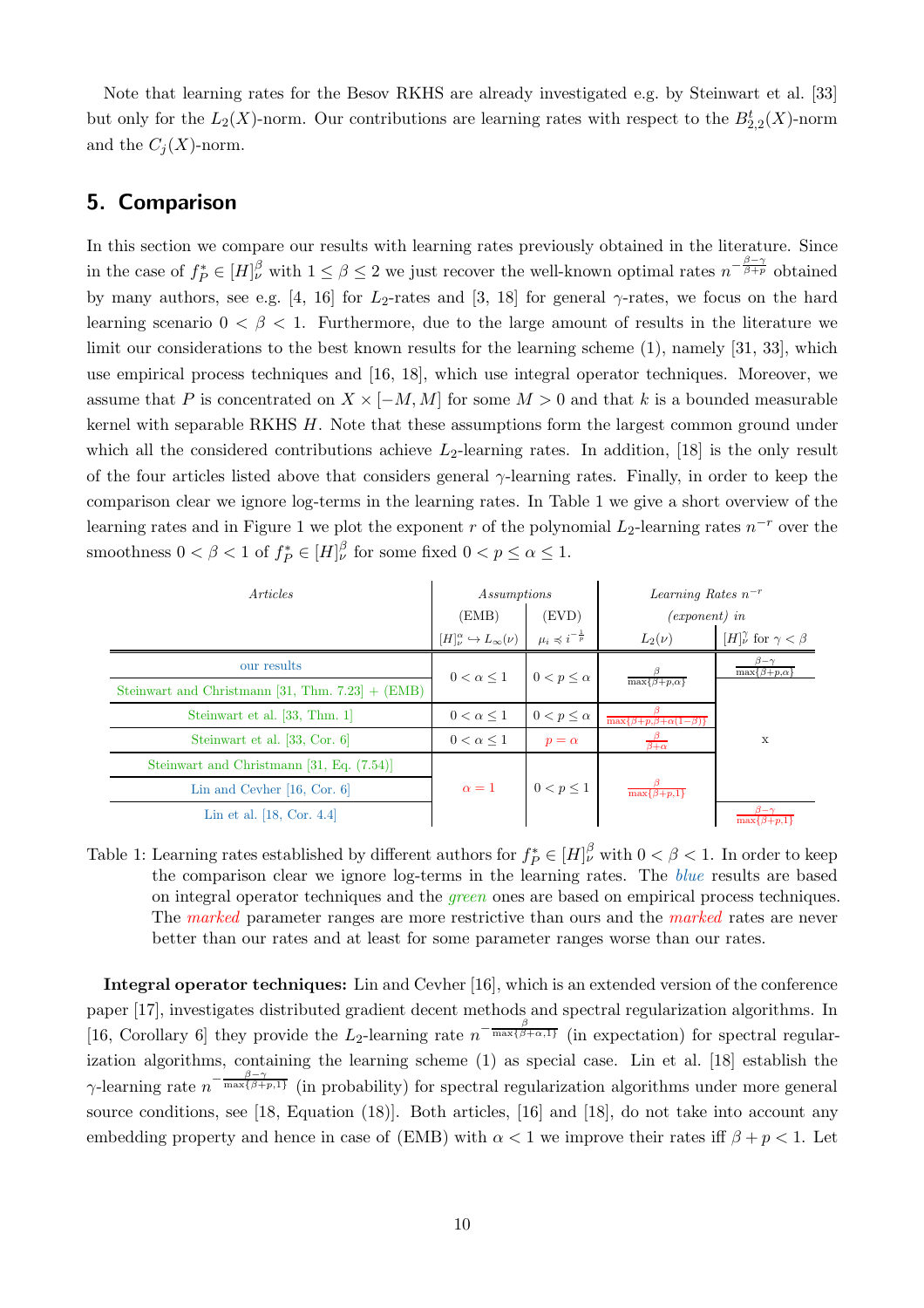

<span id="page-10-0"></span>Figure 1: Plot of the exponent r of the L<sub>2</sub>-learning rate  $n^{-r}$  over the smoothness  $\beta$  of  $f_P^*$  for a fixed RKHS H and a fixed marginal distribution  $\nu = P_X$  which satisfy [\(EMB\)](#page-4-0) and [\(EVD\)](#page-3-3) with respect to  $\alpha$  resp. p. Consequently, higher values correspond to faster learning rates. In the gray shaded range the best rates are know to be optimal. The left plot corresponds to  $\alpha = 1/2$  and  $p = 1/4$  whereby the right plot corresponds to  $\alpha = 3/4$  and  $p = 1/2$ .

us illustrate this improvement in the case of a Besov RKHS  $H_r(X)$  with smoothness r. To this end, we assume  $f_P^* \in B_{2,2}^s(X)$  for some  $s > 0$ . Besides the condition  $r > d/2$ , which ensures that  $H_r(X)$  is a RKHS, the only requirement is  $r > s$  in order to achieve the fastest known  $L_2$ -learning rate  $n^{-\frac{2s}{2s+d}}$ . Recall that this rate is independent of the smoothness r and is know to be optimal for  $s > d/2$ . In order to get the same L<sub>2</sub>-learning rate by the results of [\[16,](#page-24-9) [18\]](#page-24-8) the *additional* constraint  $r < s + d/2$ has to be satisfied. Otherwise, [\[16,](#page-24-9) [18](#page-24-8)] only yield the  $L_2$ -rate  $n^{-s/r}$ , which gets worse with increasing smoothness r. Consequently, taking  $(EMB)$  into account facilitates the choice of r. Moreover, for learning rates with respect to Besov norms our results improve those of [\[18\]](#page-24-8) in a similar way.

Empirical process techniques: [\[31\]](#page-25-0) provide an oracle inequality in [\[31](#page-25-0), Theorem 7.23] under a slightly weaker assumptions than [\(EVD\)](#page-3-3) and [\(SRC\)](#page-4-1). As already mentioned in [\[31](#page-25-0), Equation (7.54)], this oracle inequality together with [\[31](#page-25-0), Example 7.3] leads to the  $L_2$ -rate  $n^{-\frac{\beta}{\max{\{\beta+p,1\}}}}$ . Consequently, the rate in [\[31](#page-25-0), Equation (7.54)] coincides with the results in [\[16](#page-24-9), [18\]](#page-24-8) and is even better by a logarithmic factor. Inspired by Mendelson and Neeman [\[19](#page-24-10), Lemma 5.1] [Steinwart et al.](#page-25-2) used an embedding property, slightly weaker than [\(EMB\)](#page-4-0), for the first time in [\[33,](#page-25-2) Theorem 1]. Moreover, [\[33](#page-25-2), Theorem 1] was used in [\[33](#page-25-2), Corollary 6] to establish, in the case of  $p = \alpha$ , the  $L_2$ -rate  $n^{-\frac{\beta}{\beta+\alpha}}$ . But the proof remains valid in the general case  $p \leq \alpha$  and hence [\[33,](#page-25-2) Theorem 1] yields the rate  $n^{-\frac{\beta}{\max{\{\beta+p,\beta+\alpha(1-\beta)\}}}}$ . This rate is worse than ours iff  $\alpha < 1$  and  $\beta < 1 - p/\alpha$ . If we combine [\[31](#page-25-0), Theorem 7.23 and Example 7.3 with [\(EMB\)](#page-4-0) then we recover our  $L_2$ -rate from Theorem [3.1](#page-4-3) even without logarithmic factor. Finally, it is to mention that [\[31,](#page-25-0) [33\]](#page-25-2) consider the clipped predictor. The influence of this clipping is not clear, but it maybe the reason for avoiding the logarithmic factors appearing in some results obtained by the integral operator techniques.

To sum up, we use the integral operator technique to recover the best known, and in many cases optimal, L2-learning rates previously only obtained by the empirical process technique. In addition, we improve the best known  $\gamma$ -learning rates from [\[18](#page-24-8)] for the learning scheme [\(1\)](#page-0-0) whenever [\(EMB\)](#page-4-0) is satisfied for  $0 < \alpha < 1$  as well as [\(SRC\)](#page-4-1) and [\(EVD\)](#page-3-3) are satisfied for  $\beta + p < 1$ . Recall that the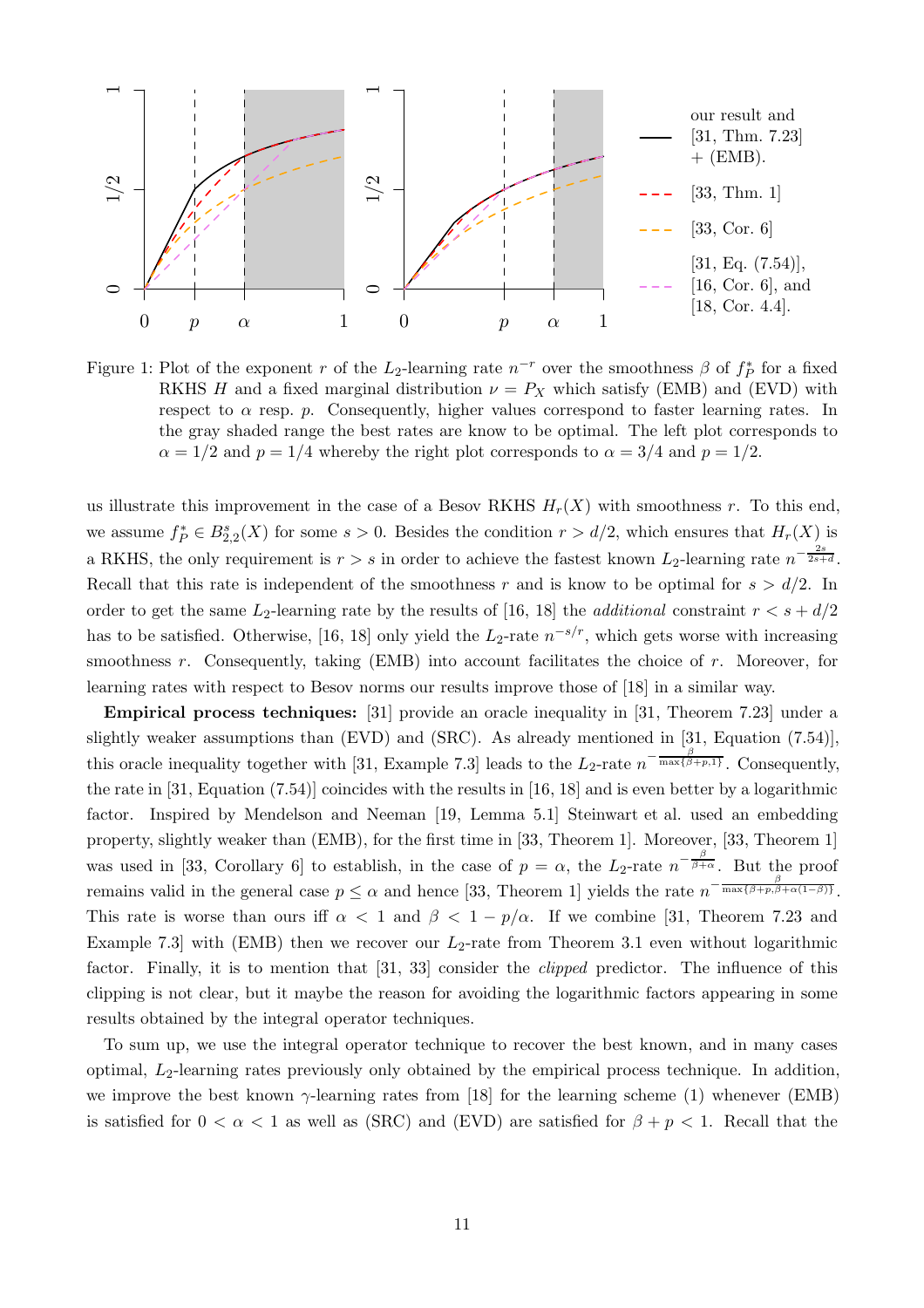empirical process technique is not able to provide general  $\gamma$ -learning rates yet. Finally, we show that our  $\gamma$ -learning rates are optimal in all cases where the optimal  $L_2$ -norm learning rate is known.

# <span id="page-11-0"></span>6. Proofs

First, we summarize some well-known facts that we need for the proofs of our main results. To this end, we use the notation and general assumptions from Section [2.](#page-2-0)

Since we assume that H is separable according to [\[32,](#page-25-9) Corollary 3.2] there exists a  $\nu$ -zero set  $N \subseteq X$ , such that  $k$  is given by

$$
k(x, x') = \sum_{i \ge 1} \mu_i e_i(x) e_i(x')
$$

for all  $x, x' \in X \backslash N$ . Furthermore, the boundedness of k implies  $\sum_{i\geq 1} \mu_i e_i^2(x) \leq A^2$  for  $\nu$ -a.a.  $x \in X$ and a constant  $A \geq 0$ . Motivated by this statement we say, for  $\alpha > 0$ , that the  $\alpha$ -power of k is v-a.s. *bounded* if there exists a constant  $A \geq 0$  with

<span id="page-11-5"></span>
$$
\sum_{i\geq 1} \mu_i^{\alpha} e_i^2(x) \leq A^2 \tag{13}
$$

for  $\nu$ -a.a.  $x \in X$ . Furthermore, we write  $||k_{\nu}^{\alpha}||_{\infty}$  for the smallest constant with this property and set  $||k_{\nu}^{\alpha}||_{\infty} := \infty$  if there is no such constant. Consequently,  $||k_{\nu}^{\alpha}||_{\infty} < \infty$  is an abbreviation of the phrase the  $\alpha$ -power of k is v-a.s. bounded. We refer to [\[32,](#page-25-9) Proposition 4.2] for the logic behind this notation. Because of the above introduction  $||k_{\nu}^{1}||_{\infty} < \infty$  is always satisfied. Since the measurable spaces  $(X, \mathcal{B})$ is  $\nu$ -complete the following theorem from [\[32](#page-25-9), Theorem 5.3] gives an equivalent characterization.

#### <span id="page-11-6"></span>6.1 Theorem ( $L_{\infty}$ -Embeddings) For  $0 < \alpha \leq 1$  the following statements are equivalent:

(i) The  $\alpha$ -power of k is  $\nu$ -a.s. bounded.

$$
(ii) \ [H]_{\nu}^{\alpha} \hookrightarrow L_{\infty}(\nu).
$$

If one (and thus both) of the statements above is true, we have

$$
\| [H]_{\nu}^{\alpha} \hookrightarrow L_{\infty}(\nu) \| = \| k_{\nu}^{\alpha} \|_{\infty} .
$$

Note that the claimed equality is not a part of [\[32](#page-25-9), Theorem 5.3] but it is contained in the proof of that theorem. The following lemma summarizes further implications of the embedding property.

<span id="page-11-3"></span><span id="page-11-1"></span>**6.2 Lemma**  $For\ 0 < p, \alpha < 1$  the following statements are true:

- <span id="page-11-4"></span>(i) [\(EMB\)](#page-4-0) implies  $\|[e_i]_\nu\|_{L_\infty(\nu)} \leq \|k_\nu^\alpha\|_\infty \mu_i^{-\alpha/2}$  for all  $i \geq 1$ .
- (ii) [\(EMB\)](#page-4-0) implies  $(\mu_i)_{i\geq 1} \in \ell_\alpha(\mathbb{N})$ . If, in addition, the eigenfunctions are uniformly bounded, i.e.  $\sup_{i\geq 1} ||[e_i]_{\nu}||_{L_{\infty}(\nu)} < \infty$ , then the inverse implication is true.
- <span id="page-11-2"></span>(iii) [\(EMB\)](#page-4-0) implies [\(EVD\)](#page-3-3) for  $p = \alpha$ . If, in addition, the eigenfunctions are uniformly bounded, then [\(EVD\)](#page-3-3) w.r.t. p implies [\(EMB\)](#page-4-0) for all  $\alpha > p$ .

Note that uniformly bounded eigenfunction have been considered e.g. in [\[19,](#page-24-10) Assumption 4.1] and [\[33,](#page-25-2) Theorem 2], see also the discussion after [\[32,](#page-25-9) Theorem 5.3].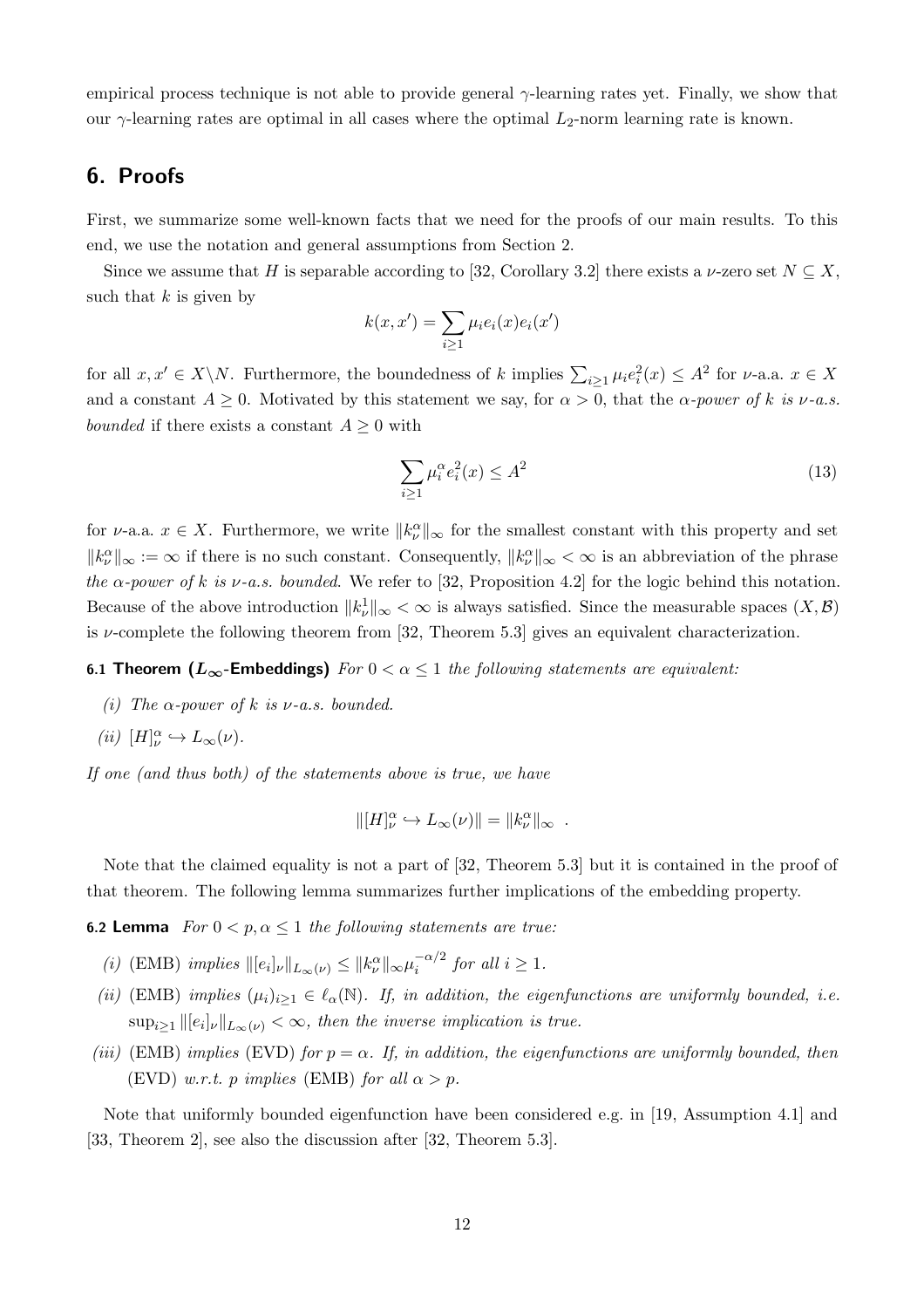*Proof.* [\(i\)](#page-11-3) is clear since  $(\mu_i^{\alpha/2})$  $i^{(\alpha/2)}[e_i]_{\nu}$ )<sub>i</sub> is an ONB of  $[H]_{\nu}^{\alpha}$ . [\(ii\)](#page-11-4) From [\[32](#page-25-9), Proposition 4.4] we know  $\sum_{i\geq 1}\mu_i^{\alpha} \leq ||k_{\nu}^{\alpha}||_{\infty}^2 < \infty$ . The inverse is a consequence of [\(13\)](#page-11-5). [\(iii\)](#page-11-2) follows from [\(ii\)](#page-11-4) together with the monotonicity of the eigenvalues  $(\mu_i)_{i\geq 1}$ . The inverse is a consequence of: [\(EVD\)](#page-3-3) w.r.t. p implies  $\Box$  $(\mu_i)_{i\geq 1} \in \ell_\alpha(\mathbb{N})$  for  $\alpha > p$ .

The *effective dimension*  $\mathcal{N}_{\nu} : (0, \infty) \to [0, \infty)$  is defined by

$$
\mathcal{N}_{\nu}(\lambda) := \text{tr}\big((C_{\nu} + \lambda)^{-1}C_{\nu}\big) = \sum_{i \ge 1} \frac{\mu_i}{\mu_i + \lambda}
$$

for  $\lambda > 0$ , where tr denotes the trace operator. This quantity is widely used in the statistical analysis of LS-SVMs, see e.g. [\[4](#page-24-5), [3,](#page-24-6) [16](#page-24-9), [18\]](#page-24-8), and depends on the decay of the eigenvalues  $(\mu_i)_{i>1}$ . More precisely, [\(EVD\)](#page-3-3) for  $0 < p \le 1$  is equivalent to the existence of a constant  $C_p > 0$  with

<span id="page-12-0"></span>
$$
\mathcal{N}_{\nu}(\lambda) \le C_p \lambda^{-p} \tag{14}
$$

for all  $\lambda > 0$ . In the case  $p < 1$  we can choose  $C_p = C^p/(1-p)$  according to [\[4](#page-24-5), Proposition 3]. For  $p(=\alpha) = 1$  we have  $\mathcal{N}_{\nu}(\lambda) \leq ||C_{\nu}||_1 ||(C_{\nu} + \lambda)^{-1}|| \leq ||C_{\nu}||_1 \lambda^{-1}$  and  $||C_{\nu}||_1 = \sum_{i \geq 1} \mu_i \leq ||k_{\nu}^{\alpha}||_{\infty}^2 =: C_p$ . For the inverse implication we combine [\(14\)](#page-12-0) with  $i\frac{\mu_i}{\mu_i+\lambda} \leq \mathcal{N}_{\nu}(\nu)$  and  $\lambda = \mu_i$  to get [\(EVD\)](#page-3-3) with  $C = (2C_p)^{1/p}.$ 

The LS-risk of a measurable function  $f: X \to \mathbb{R}$  is defined by

$$
\mathcal{R}_P(f) := \int_{X \times Y} (y - f(x))^2 \, dP(x, y)
$$

and the *Bayes-LS-risk*  $\mathcal{R}_P^* := \inf_{f:X\to\mathbb{R}} \mathcal{R}_P(f)$  is achieved by the conditional mean function  $f_P^*$ . Moreover, the LS-excess-risk is given by  $\mathcal{R}_P(f) - \mathcal{R}_P^* = ||[f]_\nu - f_P^*||^2_{L_2(\nu)}$  and minimizing the LS-risk is equivalent to approximating the conditional mean function in the  $L_2(\nu)$ -norm. For  $\lambda > 0$  the unique minimizer of

<span id="page-12-2"></span>
$$
\inf_{f \in H} \left\{ \lambda \|f\|_{H}^{2} + \mathcal{R}_{P}(f) \right\} \tag{15}
$$

is given by

<span id="page-12-3"></span>
$$
f_{P,\lambda} := (C_{\nu} + \lambda)^{-1} g_P \in H \quad , \tag{16}
$$

with  $g_P := S_\nu f_P^*$  and some times called *infinite sample solution*. As already mentioned in the proof of [\[29,](#page-25-8) Theorem 4] the spectral decomposition in [\(4\)](#page-2-1) yields

<span id="page-12-1"></span>
$$
f_{P,\lambda} = \sum_{i \ge 1} \frac{\mu_i^{1/2}}{\mu_i + \lambda} a_i \mu_i^{1/2} e_i \in (\ker I_\nu)^\perp, \quad \text{and} \quad f_P^* - [f_{P,\lambda}]_\nu = \sum_{i \ge 1} \frac{\lambda}{\mu_i + \lambda} a_i [e_i]_\nu , \quad (17)
$$

with  $a_i := \langle f_P^*, [e_i]_\nu \rangle_{L_2(\nu)}$  for  $i \geq 1$ . For the second identity in [\(17\)](#page-12-1) we have to assume  $f_P^* \in [H]_{\nu}^0$ . Note that the predictor  $f_{D,\lambda}$ , for a data set  $D = \{(x_i, y_i)\}_{i=1}^n$ , given in [\(1\)](#page-0-0) is the unique minimizer of [\(15\)](#page-12-2) w.r.t. the *empirical* measure  $D := \frac{1}{n} \sum_{i=1}^{n} \delta_{(x_i, y_i)}$  and hence  $f_{D,\lambda}$  is given by [\(16\)](#page-12-3) w.r.t. the corresponding empirical quantities. For the later proof we will need the integral operator  $C_{D_X}: H \to H$ w.r.t. the empirical marginal distribution  $D_X = \frac{1}{n}$  $\frac{1}{n} \sum_{i=1}^{n} \delta_{x_i}$  on X. In order to avoid subsubscripts we denote this operator by  $C_D$ .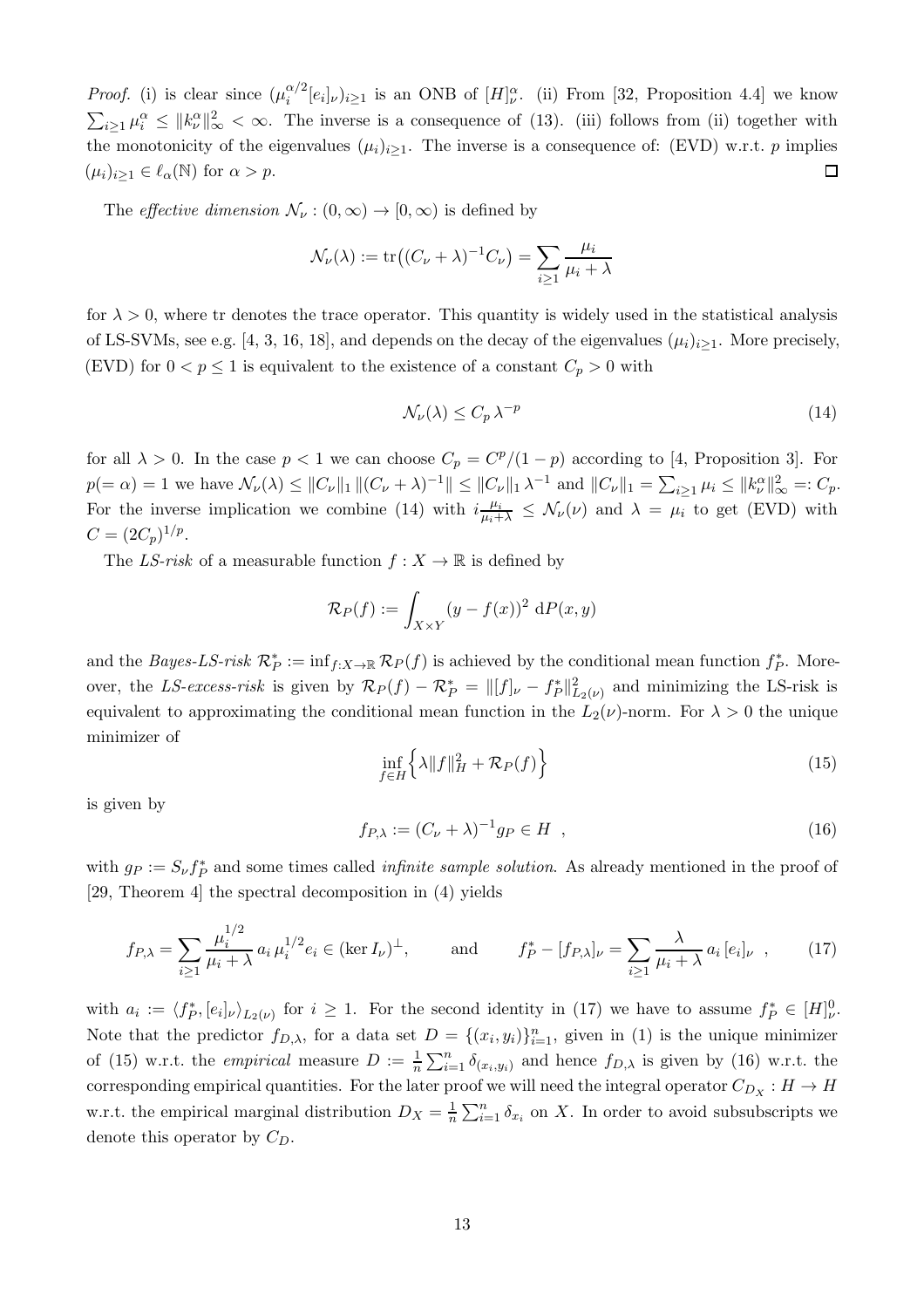#### 6.1. Some Bounds

In this section we further exploit the spectral representations in [\(4\)](#page-2-1). The first lemma describes the connection of the  $\gamma$ -power norm and the H-norm.

<span id="page-13-3"></span>**6.3 Lemma** For  $0 \leq \gamma \leq 1$  and  $f \in H$  we have  $||[f]_{\nu}||_{\gamma} \leq ||C_{\nu}^{\frac{1-\gamma}{2}}f||_{H}$ . If, in addition,  $\gamma < 1$  or  $f \perp \ker I_{\nu}$  is satisfied then we have equality.

*Proof.* Let us fix a function  $f \in H$ . Because  $(\mu_i^{1/2})$  $i^{1/2}$   $e_i)_{i\geq 1}$  is an ONB of  $(\ker I_{\nu})^{\perp}$ , there exits a  $g \in \ker I_{\nu}$ with  $f = \sum_{i \geq 1} a_i \mu_i^{1/2}$  $i^{1/2}e_i + g$ , where  $a_i = \langle f, \mu_i^{1/2}e_i \rangle_H$  for all  $i \geq 1$ . Since  $(\mu_i^{\gamma/2})$  $i^{\gamma/2}[e_i]_{\nu}$ ) $i \geq 1$  is an ONB of  $[H]_{\nu}^{\gamma}$  Parseval yields

$$
\| [f]_{\nu} \|_{\gamma}^{2} = \left\| \sum_{i \ge 1} a_{i} \mu_{i}^{\frac{1 - \gamma}{2}} \mu_{i}^{\gamma/2} [e_{i}]_{\nu} \right\|_{\gamma}^{2} = \sum_{i \ge 1} \mu_{i}^{1 - \gamma} a_{i}^{2}
$$

For  $\gamma$  < 1 the spectral decomposition in [\(4\)](#page-2-1) together with Parseval w.r.t. the ONS  $(\mu_i^{1/2})$  $i^{1/2}e_i)_{i\geq 1}$  in H yields

$$
||C_{\nu}^{\frac{1-\gamma}{2}}f||_H^2 = \Big\|\sum_{i\geq 1} \mu_i^{\frac{1-\gamma}{2}}a_i\mu_i^{1/2}e_i\Big\|_H^2 = \sum_{i\geq 1} \mu_i^{1-\gamma}a_i^2.
$$

For  $\gamma = 1$  we have  $C_{\nu}^{\frac{1-\gamma}{2}} = \text{Id}_H$ . Pythagoras and Parseval w.r.t. the ONS  $(\mu_i^{1/2})$  $i^{1/2}e_i)_{i\geq 1}$  in H yields

$$
||C_{\nu}^{\frac{1-\gamma}{2}}f||_H^2 = \left\|\sum_{i\geq 1} a_i \mu_i^{1/2} e_i + g\right\|_H^2 = \left\|\sum_{i\geq 1} a_i \mu_i^{1/2} e_i\right\|_H^2 + ||g||_H^2 = \sum_{i\geq 1} a_i^2 + ||g||_H^2.
$$

.

The next lemma describes how the effective dimension comes into play. Parts of this lemma are already contained in [\[27](#page-25-12), Assumption 3] and the following discussion.

<span id="page-13-2"></span><span id="page-13-0"></span>**6.4 Lemma** The following statements are satisfied for all  $\lambda > 0$ :

- <span id="page-13-1"></span>(i) If  $||k_{\nu}^{\alpha}||_{\infty} < \infty$  then  $||(C_{\nu} + \lambda)^{-1/2}k(x, \cdot)||_{H}^{2} \leq ||k_{\nu}^{\alpha}||_{\infty}^{2} \lambda^{-\alpha}$  for  $\nu$ -a.a.  $x \in X$ .
- (*ii*)  $\int_X ||(C_\nu + \lambda)^{-1/2} k(x, \cdot)||_H^2 d\nu(x) = \mathcal{N}_\nu(\lambda).$

*Proof.* Let us fix  $\lambda > 0$ . Since H is separable and k measurable the map  $X \to H$ ,  $x \mapsto k(x, \cdot)$  is measurable, see [\[31](#page-25-0), Lemma 4.25]. Consequently,  $||(C_{\nu} + \lambda)^{-1/2}k(x, \cdot)||_H^2$  depends measurable on x. Let us fix an arbitrary ONB  $(e_j)_{j \in \mathcal{J}}$  of ker  $I_{\nu}$ . Thus,  $(\mu_i^{1/2})$  $i^{1/2}e_i)_{i\geq 1}\cup (e_j)_{j\in\mathcal{J}}$  is an ONB of H and k satisfies

$$
k(x,\cdot) = \sum_{i\geq 1} \mu_i^{1/2} e_i(x) \mu_i^{1/2} e_i + \sum_{j\in\mathcal{J}} e_j(x) e_j .
$$

for all  $x \in X$ . Together with the spectral decomposition in [\(4\)](#page-2-1) and Parseval we get

$$
\|(C_{\nu} + \lambda)^{-1/2}k(x, \cdot)\|_{H}^{2} = \sum_{i \geq 1} \frac{\mu_{i}}{\mu_{i} + \lambda} e_{i}^{2}(x) + \frac{1}{\lambda} \sum_{j \in \mathcal{J}} e_{j}^{2}(x)
$$

for all  $x \in X$ . Since H is separable the index set  $\mathcal J$  is at most countable. Moreover,  $e_i \in \ker I_\nu$  for all  $j \in \mathcal{J}$  implies that the second summand on the r.h.s. vanishes for  $\nu$ -a.a.  $x \in X$ . Consequently, we have

$$
\|(C_{\nu} + \lambda)^{-1/2}k(x, \cdot)\|_{H}^{2} = \sum_{i \ge 1} \frac{\mu_{i}}{\mu_{i} + \lambda} e_{i}^{2}(x)
$$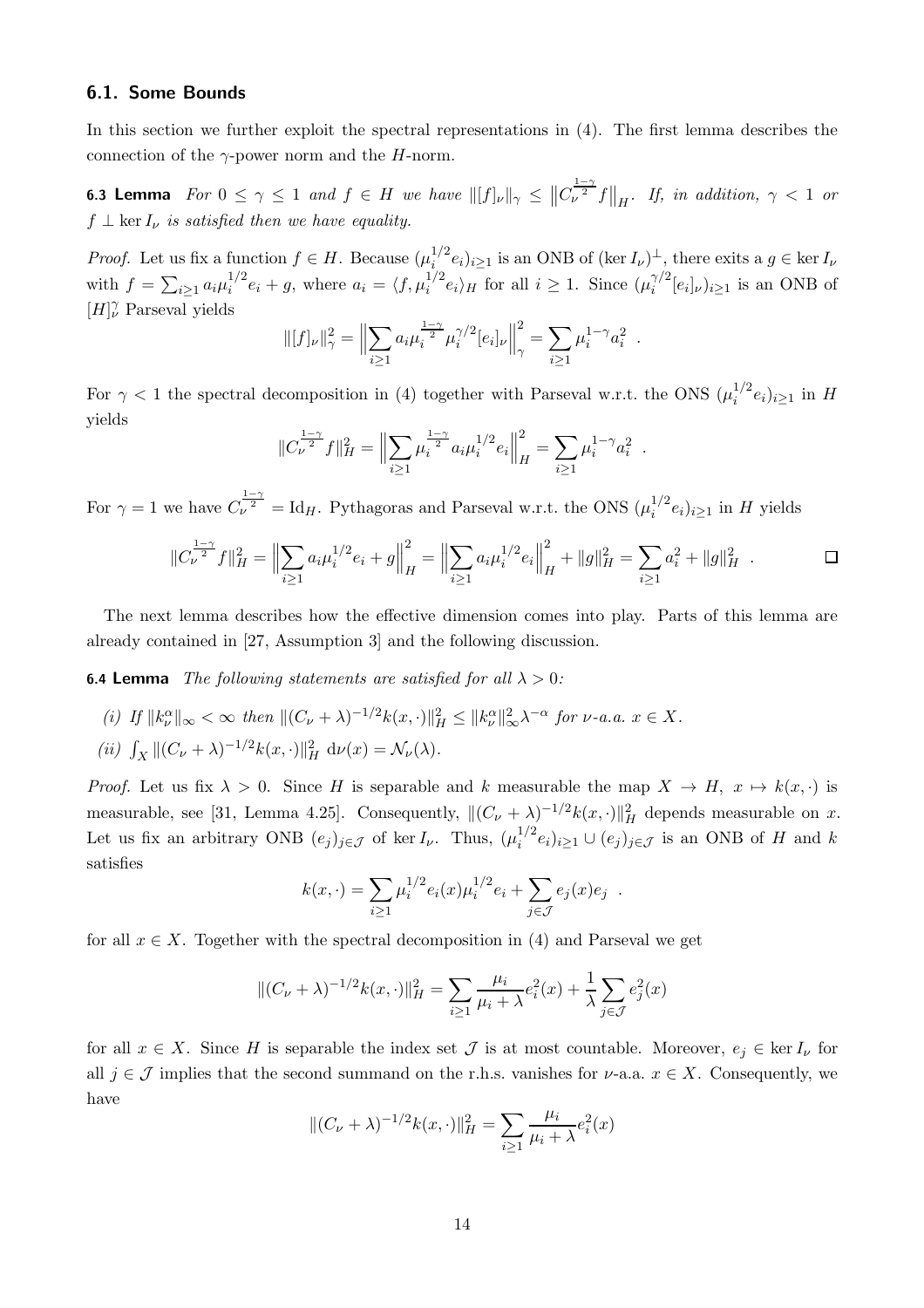for  $\nu$ -a.a.  $x \in X$ . Now, Statement [\(i\)](#page-13-0) is a consequence of Lemma [A.1](#page-23-0)

$$
\sum_{i\geq 1} \frac{\mu_i}{\mu_i + \lambda} e_i^2(x) = \sum_{i\geq 1} \frac{\mu_i^{1-\alpha}}{\mu_i + \lambda} \mu_i^{\alpha} e_i^2(x) \leq \left(\sum_{i\geq 1} \mu_i^{\alpha} e_i^2(x)\right) \sup_{i\geq 1} \frac{\mu_i^{1-\alpha}}{\mu_i + \lambda} \leq \|k_{\nu}^{\alpha}\|_{\infty}^2 \lambda^{-\alpha}
$$

for  $\nu$ -a.a.  $x \in X$ . In order to prove Statement [\(ii\)](#page-13-1) we use the fact that  $([e_i])_{i\geq 1}$  is an ONS in  $L_2(\nu)$ and the monotone convergence theorem

$$
\int_X \|(C_\nu + \lambda)^{-1/2} k(x, \cdot)\|_H^2 d\nu(x) = \sum_{i \ge 1} \frac{\mu_i}{\mu_i + \lambda} \int_X e_i^2(x) d\nu(x) = \text{tr}\left((C_\nu + \lambda)^{-1} C_\nu\right) . \qquad \Box
$$

The next lemma uses the representations in [\(17\)](#page-12-1) to provide bounds on the  $\gamma$ -power norm of  $f_{P,\lambda}$ and  $f_P^* - f_{P,\lambda}$ .

<span id="page-14-2"></span>**6.5 Lemma** Let  $f_P^* \in [H]_V^{\beta}$  for some  $0 \le \beta \le 2$ . Then the following bounds are satisfied for  $\lambda > 0$ :

$$
\| [f_{P,\lambda}]_{\nu} - f_P^* \|_{\gamma}^2 \le \| f_P^* \|_{\beta}^2 \lambda^{\beta - \gamma} \qquad \text{for } 0 \le \gamma \le \beta,
$$
 (18)

$$
\| [f_{P,\lambda}]_{\nu} \|_{\gamma}^2 \le \| f_P^* \|_{\gamma \wedge \beta}^2 \lambda^{-(\gamma - \beta)_+} \qquad \qquad \text{for } \gamma \ge 0. \tag{19}
$$

Here we used the abbreviation  $(\gamma - \beta)_+ = \max\{0, \gamma - \beta\}$ . Note that [\(18\)](#page-14-0) in the case of  $\gamma \in \{0, 1\}$  is contained in [\[29](#page-25-8), Theorem 4]. Since, in the case  $\beta \ge \gamma = 1$ , the *v*-equivalence class  $f_P^*$  has a (unique) representative  $f_P^* \in H$  with  $f_P^* \perp \ker I_{\nu}$  and  $f_{P,\lambda} \perp \ker I_{\nu}$  holds according to [\(17\)](#page-12-1) we can use the equality from Lemma [6.4](#page-13-2) and exchange the left hand side of [\(18\)](#page-14-0) and [\(19\)](#page-14-1) by  $|| f_{P,\lambda} - f_P^* ||_H$  resp.  $||f_{P,\lambda}||_H.$ 

*Proof.* [\(18\)](#page-14-0) Since  $f_P^* \in [H]_{\nu}^{\beta} \subseteq [H]_{\nu}^0$  we can use the spectral representations in [\(17\)](#page-12-1). Parseval w.r.t. the ONB  $(\mu_i^{\gamma/2})$  $i^{\gamma/2}[e_i]_{\nu})_{i\geq 1}$  of  $[H]^{\gamma}_{\nu}$  yields

$$
||f_P^* - [f_{P,\lambda}]_{\nu}||_{\gamma}^2 = \lambda^2 \sum_{i \ge 1} \left(\frac{\mu_i^{-\gamma/2}}{\mu_i + \lambda}\right)^2 a_i^2 = \lambda^2 \sum_{i \ge 1} \left(\frac{\mu_i^{\frac{\beta - \gamma}{2}}}{\mu_i + \lambda}\right)^2 \mu_i^{-\beta} a_i^2.
$$

If we estimate the fraction on the r.h.s. with Lemma [A.1](#page-23-0) and use the fact, that  $(\mu_i^{\beta/2})$  $i^{p/2}[e_i]_{\nu}$ ) $i \geq 1$  is an ONB of  $[H]_{\nu}^{\beta}$ , we get

$$
||f_P^* - [f_{P,\lambda}]_{\nu}||_{\gamma}^2 \leq \lambda^{\beta - \gamma} \sum_{i \geq 1} \mu_i^{-\beta} a_i^2 = \lambda^{\beta - \gamma} ||f_P^*||_{\beta}^2
$$

<span id="page-14-1"></span><span id="page-14-0"></span>.

[\(19\)](#page-14-1) Again the spectral representation in [\(17\)](#page-12-1) together with Parseval yields

$$
\| [f_{P,\lambda}]_{\nu} \|_{\gamma}^2 = \sum_{i \ge 1} \left( \frac{\mu_i}{\mu_i + \lambda} \right)^2 \mu_i^{-\gamma} a_i^2.
$$

In the case of  $\gamma \leq \beta$  we estimate the fraction by 1 and then Parseval gives us

$$
\| [f_{P,\lambda}]_{\nu} \|_{\gamma}^2 \le \sum_{i \ge 1} \mu_i^{-\gamma} a_i^2 = \| f_P^* \|_{\gamma}^2.
$$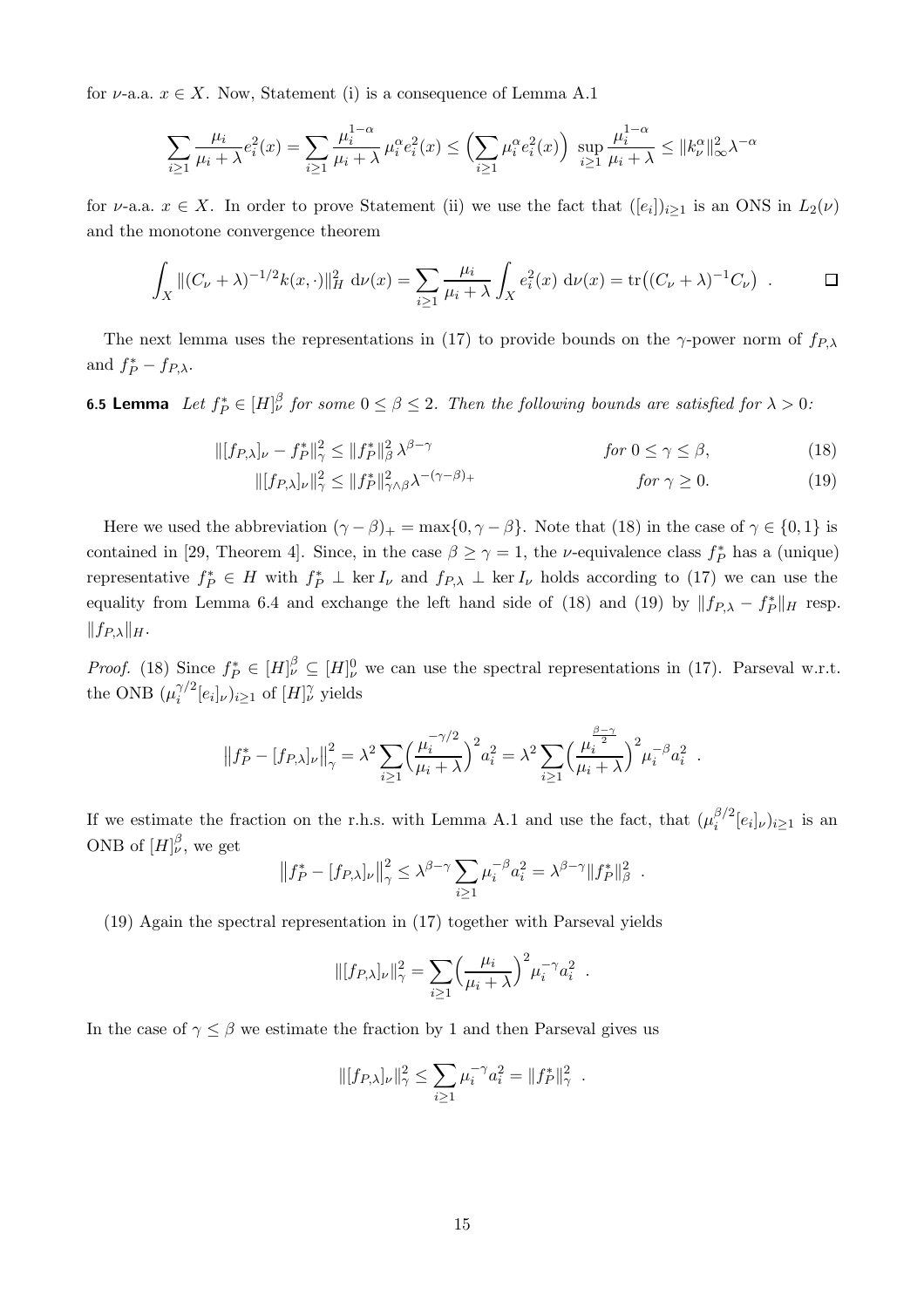In the case of  $\gamma > \beta$  additionally use Lemma [A.1](#page-23-0) and get

$$
\| [f_{P,\lambda}]_{\nu} \|_{\gamma}^2 = \sum_{i \ge 1} \left( \frac{\mu_i^{1 - \frac{\gamma - \beta}{2}}}{\mu_i + \lambda} \right)^2 \mu_i^{-\beta} a_i^2 \le \lambda^{-(\gamma - \beta)} \sum_{i \ge 1} \mu_i^{-\beta} a_i^2 = \lambda^{-(\gamma - \beta)} \| f_P^* \|_{\beta}^2
$$

From the bounds obtained in the previous lemma we directly get the following  $L_{\infty}(\nu)$  bounds. Note that some parts of the following lemma are already known from [\[32](#page-25-9), Corollary 5.5].

**6.6 Corollary** Let  $f_P^* \in [H]_{\nu}^{\beta}$  and  $||k_{\nu}^{\alpha}||_{\infty} < \infty$  for some  $0 \le \beta \le 2$  and  $0 < \alpha \le 1$ . Then the following bounds are satisfied for  $\lambda > 0$ :

$$
\| [f_{P,\lambda}]_{\nu} - f_{P}^{*} \|_{L_{\infty}(\nu)}^{2} \le 2 \left( \| f_{P}^{*} \|_{L_{\infty}(\nu)}^{2} + \| k_{\nu}^{\alpha} \|_{\infty}^{2} \| f_{P}^{*} \|_{\beta}^{2} \right) \lambda^{\beta - \alpha} \qquad \text{if } f_{P}^{*} \in L_{\infty}(\nu) \text{ and } \lambda \le 1,
$$
\n
$$
\| [f_{P,\lambda}]_{\nu} \|_{L_{\infty}(\nu)}^{2} \le \| k_{\nu}^{\alpha} \|_{\infty}^{2} \| f_{P}^{*} \|_{\alpha \wedge \beta}^{2} \lambda^{-(\alpha - \beta)}.
$$
\n
$$
(21)
$$

*Proof.* [\(21\)](#page-15-1) is a direct consequence of Theorem [6.1](#page-11-6) and [\(19\)](#page-14-1) with  $\gamma = \alpha$ . [\(20\)](#page-15-2) In the case of  $\beta \leq \alpha$  we use the triangle inequality, Inequality [\(21\)](#page-15-1), and  $\lambda \leq 1$ 

$$
||f_P^* - [f_{P,\lambda}]_{\nu}||_{L_{\infty}(\nu)}^2 \le 2||f_P^*||_{L_{\infty}(\nu)}^2 + 2||[f_{P,\lambda}]_{\nu}||_{L_{\infty}(\nu)}^2
$$
  

$$
\le 2(||f_P^*||_{L_{\infty}(\nu)}^2 + ||k_{\nu}^{\alpha}||_{\infty}^2||f_P^*||_{\beta}^2) \lambda^{-(\alpha-\beta)}
$$

In the case of  $\beta > \alpha$  we use Theorem [6.1](#page-11-6) and [\(18\)](#page-14-0)

$$
||f_P^* - [f_{P,\lambda}]_{\nu}||_{L_{\infty}(\nu)}^2 \le ||k_{\nu}^{\alpha}||_{\infty}^2 ||f_P^* - [f_{P,\lambda}]_{\nu}||_{\alpha}^2 \le ||k_{\nu}^{\alpha}||_{\infty}^2 ||f_P^*||_{\beta}^2 \lambda^{\beta - \alpha} .
$$

<span id="page-15-2"></span><span id="page-15-1"></span>.

#### 6.2. Upper Rates

Using the standard technique, we split  $\| [f_{D,\lambda}]_{\nu} - f^*_{P} \|_{\gamma}$  into two parts:

<span id="page-15-3"></span>
$$
\left\| [f_{D,\lambda}]_{\nu} - f_P^* \right\|_{\gamma} \le \left\| [f_{D,\lambda} - f_{P,\lambda}]_{\nu} \right\|_{\gamma} + \left\| [f_{P,\lambda}]_{\nu} - f_P^* \right\|_{\gamma} , \tag{22}
$$

the *estimation error*  $\|[f_{D,\lambda} - f_{P,\lambda}]_{\nu}\|_{\gamma}$  and the *approximation error*  $\|[f_{P,\lambda}]_{\nu} - f_P^*\|_{\gamma}$ . A bound on the approximation error is given in Lemma [6.5](#page-14-2) and the following oracle inequality controls the estimation error.

<span id="page-15-0"></span>6.7 Theorem (Estimation Error - Oracle Inequality) Let  $H$  be a separable RKHS on  $X$  w.r.t. a bounded and measurable kernel k, P be a probability measure on  $X \times Y$  with  $|P|_2 < \infty$  and marginal distribution  $\nu = P_X$ , and  $0 \le \gamma \le 1$ . Furthermore, we assume  $||f_P^*||_{L_\infty(\nu)} < \infty$ , [\(SRC\)](#page-4-1) with  $\beta = \gamma$ , [\(EMB\)](#page-4-0) for  $0 < \alpha \leq 1$ , and [\(MOM\)](#page-4-2). If we define the abbreviations

(i) 
$$
g_{\lambda} := \log \left( 2e \mathcal{N}_{\nu}(\lambda) \frac{\|\mathcal{C}_{\nu}\| + \lambda}{\|\mathcal{C}_{\nu}\|} \right),
$$
  
\n(ii)  $A_{\lambda, \tau} := 8 \|k_{\nu}^{\alpha}\|_{\infty}^2 \tau g_{\lambda} \lambda^{-\alpha}, \text{ and}$   
\n(iii)  $L_{\lambda} := \max \{L, \|f_P^* - [f_{P,\lambda}]_{\nu}\|_{L_{\infty}(\nu)}\}$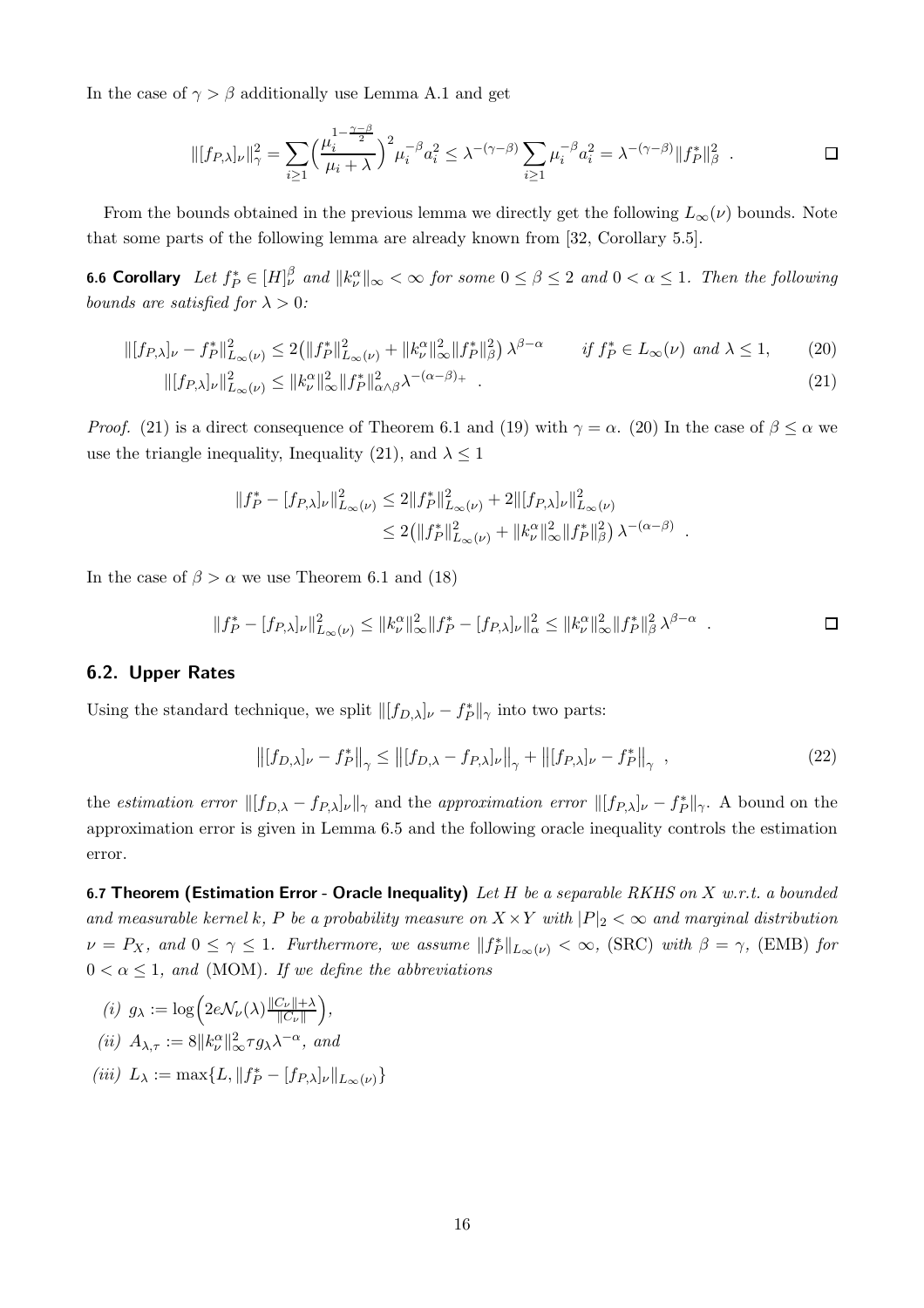then for  $\tau \geq 1$ ,  $\lambda > 0$ , and  $n \geq A_{\lambda,\tau}$  we have with  $P^n$ -probability  $\geq 1 - 4e^{-\tau}$ 

$$
\left\|C_{\nu}^{\frac{1-\gamma}{2}}(f_{D,\lambda}-f_{P,\lambda})\right\|_{H}^{2} \leq \frac{576\tau^{2}}{n\lambda^{\gamma}}\left(\sigma^{2}\mathcal{N}_{\nu}(\lambda)+\|k_{\nu}^{\alpha}\|_{\infty}^{2}\frac{\|f_{P}^{*}-[f_{P,\lambda}]_{\nu}\|_{L_{2}(\nu)}^{2}}{\lambda^{\alpha}}+2\|k_{\nu}^{\alpha}\|_{\infty}^{2}\frac{L_{\lambda}^{2}}{n\lambda^{\alpha}}\right).
$$

According to Lemma [6.3](#page-13-3) the same result is true for  $\| [f_{D,\lambda} - f_{P,\lambda}]_{\nu} \|_{\gamma}^2$ . Moreover, in the case of  $\gamma = 1$  the left hand side coincides with  $||f_{D,\lambda} - f_{P,\lambda}||_H$ . Our proof is base on an argument tracing back to [\[30\]](#page-25-1). We refine the analysis with some ideas from [\[4](#page-24-5)] and [\[16](#page-24-9)] under the embedding property. We split the proof into several lemmas: the fist one improves [\[16](#page-24-9), Lemma 18] under the additional Assumption [\(EMB\)](#page-4-0).

<span id="page-16-0"></span>**6.8 Lemma** Let the assumptions of Theorem [6.7](#page-15-0) be satisfied. For  $\tau \geq 1$ ,  $\lambda > 0$ , and  $n \geq 1$  the operator norm satisfies with  $\nu^n$ -probability  $\geq 1 - 2e^{-\tau}$ 

$$
\left\|(C_{\nu}+\lambda)^{-1/2}(C_{\nu}-C_D)(C_{\nu}+\lambda)^{-1/2}\right\|\leq \frac{4\|k_{\nu}^{\alpha}\|_{\infty}^2\tau g_{\lambda}}{3n\lambda^{\alpha}}+\sqrt{\frac{2\|k_{\nu}^{\alpha}\|_{\infty}^2\tau g_{\lambda}}{n\lambda^{\alpha}}}.
$$

*Proof.* First, we define  $C_x : H \to H$  the *integral* operator w.r.t. the point measure at  $x \in X$ , i.e.

$$
C_x f = f(x)k(x, \cdot) = \langle f, k(x, \cdot) \rangle_H k(x, \cdot) .
$$

Since the operator  $C_x$  has rank one  $C_x$  is a Hilbert-Schmidt operator. Now, we consider the random variable  $\xi_1 : X \to \mathcal{L}_2(H)$ ,

$$
\xi_1(x) := (C_{\nu} + \lambda)^{-1/2} C_x (C_{\nu} + \lambda)^{-1/2}
$$

with values in the space of Hilbert-Schmidt operators on  $H$ . Since  $H$  is a separable RKHS w.r.t. a measurable and bounded kernel, the map  $X \to \mathcal{L}_2(H)$ ,  $x \mapsto C_x$  is bounded and measurable. Moreover, the maps  $x \mapsto C_x$  and  $x \mapsto \xi_1(x)$  are Bochner integrable w.r.t. a arbitrary probability measure  $\mu$  on X and [\[10](#page-24-18), Chapter II.2 Theorem 6] yields

$$
\mathbb{E}_{\mu}\xi_1 = (C_{\nu} + \lambda)^{-1/2} \big(\mathbb{E}_{x \sim \mu} C_x\big)(C_{\nu} + \lambda)^{-1/2} = (C_{\nu} + \lambda)^{-1/2} C_{\mu} (C_{\nu} + \lambda)^{-1/2}
$$

If we exploit this identity in the case of  $\mu = \nu = P_X$  and  $\mu = D_X$ , then we get

$$
\frac{1}{n}\sum_{i=1}^{n} (\xi_1(x_i) - \mathbb{E}_{\nu}\xi_1) = \mathbb{E}_{D_X}\xi_1 - \mathbb{E}_{\nu}\xi_1 = (C_{\nu} + \lambda)^{-1/2}(C_D - C_{\nu})(C_{\nu} + \lambda)^{-1/2}
$$

for all  $D = ((x_i, y_i))_{i=1}^n \in (X \times Y)^n$ . Using the self-adjointness of  $(C_\nu + \lambda)^{-1/2}$  we get  $\xi_1(x) =$  $\langle \cdot, h_x \rangle_H h_x$  with  $h_x := (C_\nu + \lambda)^{-1/2} k(x, \cdot) \in H$  for all  $x \in X$ . An application of Lemma [6.4](#page-13-2) yields the supremum bound

$$
\|\xi_1(x)\| = \|h_x\|_H^2 \le \|k^\alpha_\nu\|_\infty^2 \lambda^{-\alpha} =: B
$$

for  $\nu$ -a.a.  $x \in X$ . For two self-adjoint operators A, B on a Hilbert space we write  $A \preccurlyeq B$  iff  $B - A$  is a positive operator. Since  $\xi_1(x)^2 = \xi_1(x) \|h_x\|_H^2 \preccurlyeq B\xi_1(x)$  also the variance bound

$$
\mathbb{E}_{\nu}(\xi_1^2) \preccurlyeq B \mathbb{E}_{\nu} \xi_1 = B(C_{\nu} + \lambda)^{-1} C_{\nu} =: V .
$$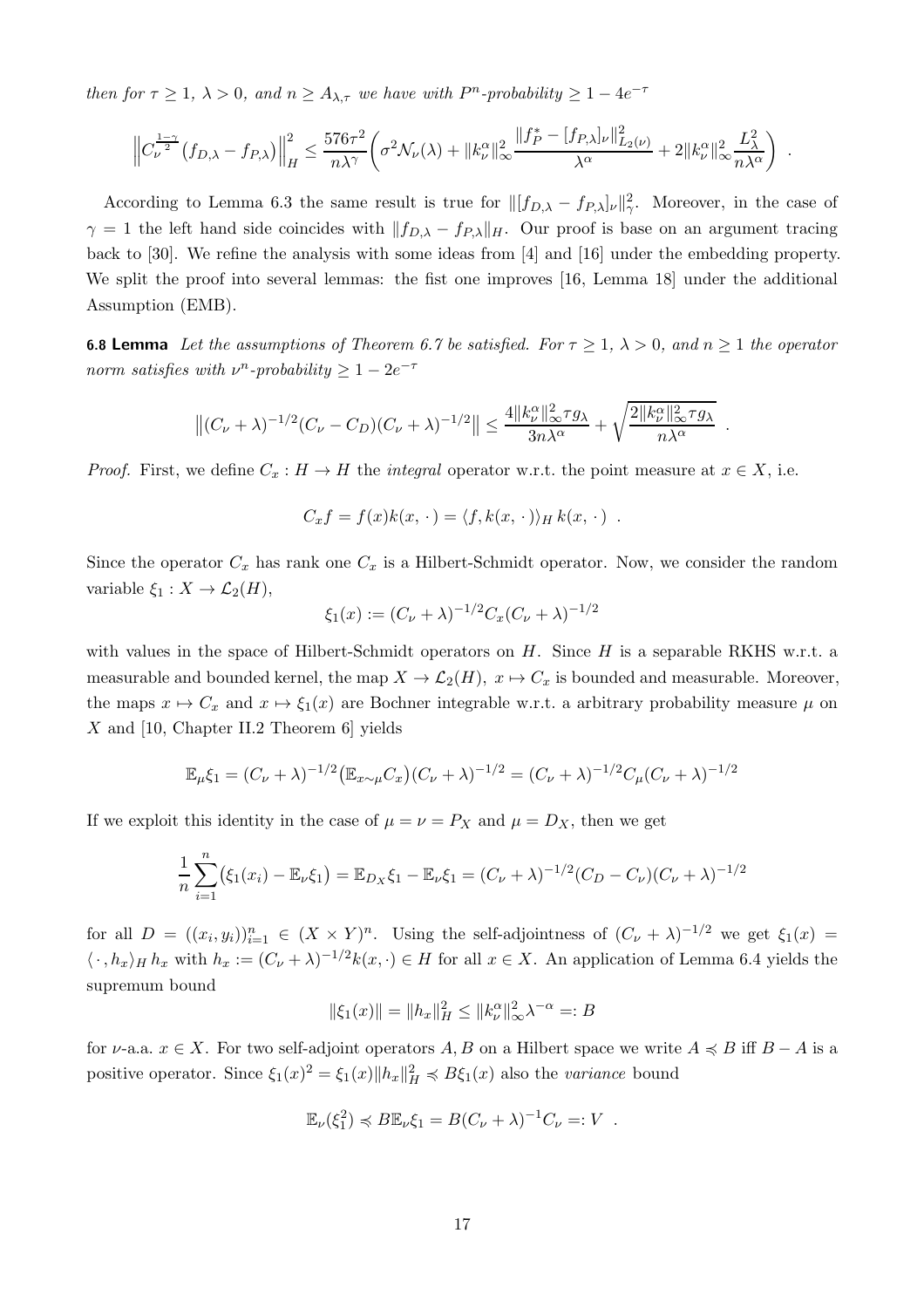Moreover, we have  $||V|| = B \frac{||C_{\nu}||}{||C_{\nu}|| + \lambda} \leq B$  and  $tr(V) = B\mathcal{N}_{\nu}(\lambda)$ . Consequently, Theorem [A.3](#page-23-1) is applicable and yields the assertion because of  $g(V) = g_{\lambda}$ .

<span id="page-17-1"></span>**6.9 Lemma** Let the assumptions of Theorem [6.7](#page-15-0) be satisfied. For  $\tau \ge 1$ ,  $\lambda > 0$  and  $n \ge 1$ , we have with  $\nu^n$ -probability  $\geq 1 - 2e^{-\tau}$ 

$$
\left\| (C_{\nu} + \lambda)^{-1/2} \left( (g_D - C_D f_{P,\lambda}) - (g_P - C_{\nu} f_{P,\lambda}) \right) \right\|_H^2
$$
  

$$
\leq \frac{64\tau^2}{n} \left( \sigma^2 \mathcal{N}_{\nu}(\lambda) + \|k_{\nu}^{\alpha}\|_{\infty}^2 \frac{\|f_P^* - [f_{P,\lambda}]_{\nu}\|_0^2}{\lambda^{\alpha}} + 2 \|k_{\nu}^{\alpha}\|_{\infty}^2 \frac{\max\{L^2, \|f_P^* - [f_{P,\lambda}]_{\nu}\|_{L_{\infty}(\nu)}^2\}}{n\lambda^{\alpha}} \right)
$$

.

*Proof.* We consider the random variable  $\xi_2 : X \times Y \to H$ ,

$$
\xi_2(x, y) := (y - f_{P,\lambda}(x))(C_{\nu} + \lambda)^{-1/2}k(x, \cdot) .
$$

Since  $H$  is a separable RKHS w.r.t. a bounded and measurable kernel and  $(MOM)$  is satisfied, the maps  $\xi_2$  and  $(x, y) \mapsto (y - f_{P,\lambda}(x))k(x, \cdot)$  are measurable and Bochner integrable w.r.t. P and the empirical measure D. [\[10,](#page-24-18) Chapeter II.2 Theorem 6] yields for  $Q \in \{P, D\}$ 

$$
\mathbb{E}_{Q}\xi_{2} = (C_{\nu} + \lambda)^{-1/2} \Big( \mathbb{E}_{(x,y)\sim Q} yk(x,\,\cdot\,) - \mathbb{E}_{x\sim Q_{X}} f_{P,\lambda}(x)k(x,\,\cdot\,) \Big) = (C_{\nu} + \lambda)^{-1/2} (g_{Q} - C_{Q_{X}} f_{P,\lambda}) .
$$

Consequently, we get

$$
\frac{1}{n}\sum_{i=1}^n (\xi_2(x_i,y_i) - \mathbb{E}_P\xi_2) = \mathbb{E}_D\xi_2 - \mathbb{E}_P\xi_2 = (C_\nu + \lambda)^{-1/2} ((g_D - C_Df_{P,\lambda}) - (g_P - C_\nu f_{P,\lambda}))
$$

In order to apply Bernstein's inequality we need to bound the m-th moment for  $m \geq 2$ :

<span id="page-17-0"></span>
$$
\mathbb{E}_P \|\xi_2\|_H^m = \int_X \|(C_\nu + \lambda)^{-1/2} k(x, \cdot)\|_H^m \int_Y |y - f_{P,\lambda}(x)|^m P(\mathrm{d}y|x) \, \mathrm{d}\nu(x) \tag{23}
$$

First, we consider the inner integral: Using the triangle inequality and [\(MOM\)](#page-4-2) yields

$$
\int_{Y} |y - f_{P,\lambda}(x)|^{m} P(\mathrm{d}y|x) \le 2^{m-1} \left( \|\mathrm{id}_{Y} - f_{P}^{*}(x)\|_{L_{m}(P(\cdot|x))}^{m} + |f_{P}^{*}(x) - f_{P,\lambda}(x)|^{m} \right)
$$
  

$$
\le \frac{1}{2} m! (2L)^{m-2} 2\sigma^{2} + 2^{m-1} |f_{P}^{*}(x) - f_{P,\lambda}(x)|^{m} .
$$

for  $\nu$ -a.a.  $x \in X$ . If we plug this bound into the outer integral we get two terms. For both terms we use Lemma [6.4.](#page-13-2) The first term is estimated by

$$
\frac{1}{2}m!(2L)^{m-2}2\sigma^2\int_X \|(C_\nu+\lambda)^{-1/2}k(x,\cdot)\|_H^m \,d\nu(x) \le \frac{1}{2}m!\left(\frac{2L\|k_\nu^\alpha\|_\infty}{\lambda^{\alpha/2}}\right)^{m-2}2\sigma^2\mathcal{N}_\nu(\lambda)
$$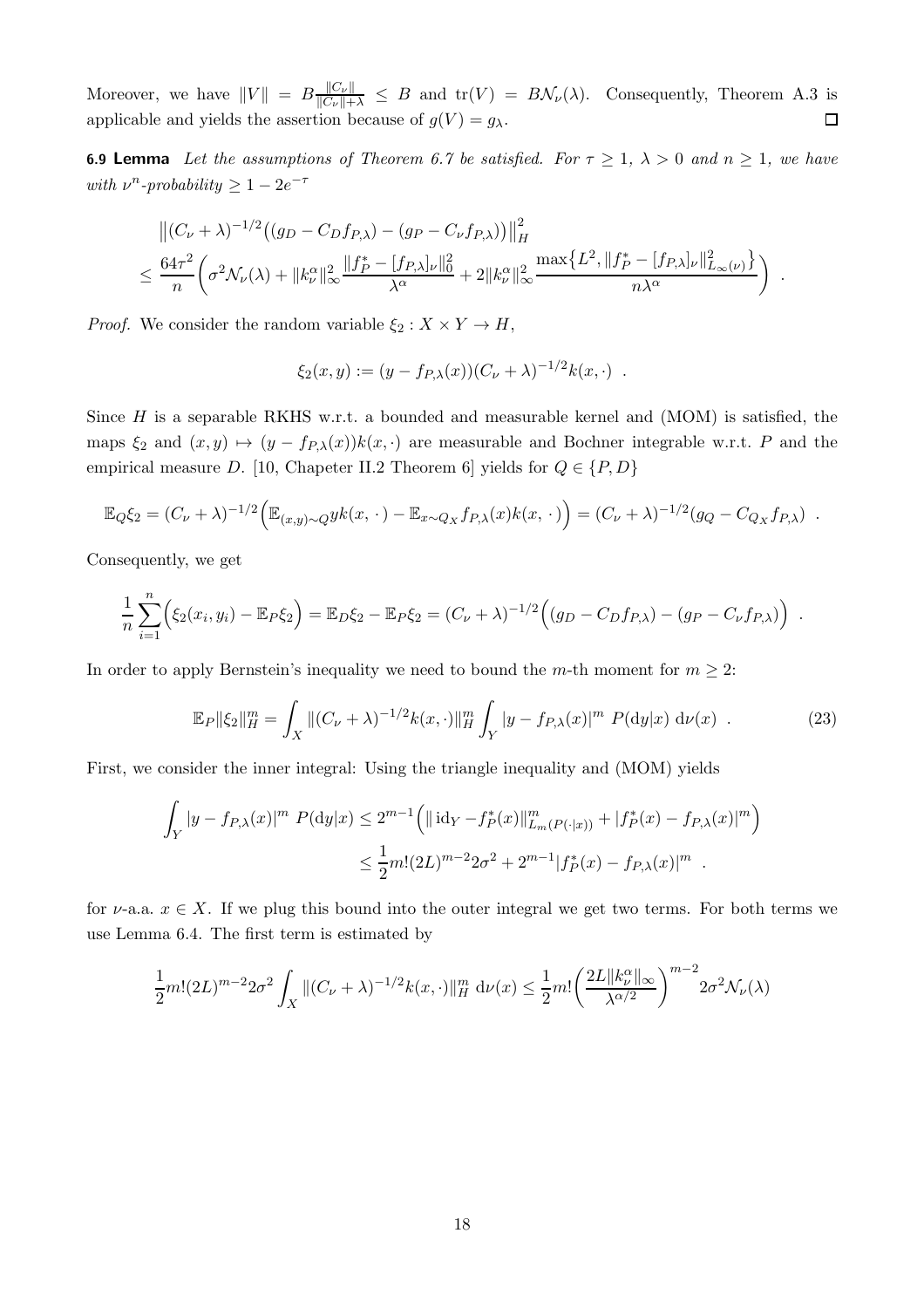and the term second by

$$
2^{m-1} \int_X \|(C_{\nu} + \lambda)^{-1/2} k(x, \cdot)\|_H^m |f_P^*(x) - f_{P,\lambda}(x)|^m d\nu(x)
$$
  
\n
$$
\leq \frac{1}{2} \left( \frac{2 \|k_{\nu}^{\alpha}\|_{\infty}}{\lambda^{\alpha/2}} \right)^m \|f_P^* - [f_{P,\lambda}]_{\nu}\|_{L_{\infty}(\nu)}^{m-2} \int_X |f_P^*(x) - f_{P,\lambda}(x)|^2 d\nu(x)
$$
  
\n
$$
\leq \frac{1}{2} m! \left( \frac{2 \|k_{\nu}^{\alpha}\|_{\infty} \|f_P^* - [f_{P,\lambda}]_{\nu}\|_{L_{\infty}(\nu)}}{\lambda^{\alpha/2}} \right)^{m-2} 2 \|f_P^* - [f_{P,\lambda}]_{\nu}\|_{L_{2}(\nu)}^2 \frac{\|k_{\nu}^{\alpha}\|_{\infty}^2}{\lambda^{\alpha}}.
$$

Continuing estimate [\(23\)](#page-17-0) we get that  $\mathbb{E}_P ||\xi_2||_H^m$  is bounded by

$$
\frac{1}{2}m!\left(\frac{2||k_{\nu}^{\alpha}||_{\infty}}{\lambda^{\alpha/2}}\max\{L,||f_{P}^{*}-[f_{P,\lambda}]_{\nu}||_{L_{\infty}(\nu)}\}\right)^{m-2}2(\sigma^{2}\mathcal{N}_{\nu}(\lambda)+||f_{P}^{*}-[f_{P,\lambda}]_{\nu}||_{0}^{2}\frac{||k_{\nu}^{\alpha}||_{\infty}^{2}}{\lambda^{\alpha}})
$$

and an application of Bernstein's inequality from Theorem [A.2](#page-23-2) yield the assertion.

*Proof of Theorem [6.7.](#page-15-0)* Let us fix  $\tau \geq 1$ ,  $\lambda > 0$  and  $n \geq A_{\lambda,\tau}$ . For  $D \in (X \times Y)^n$  the representation  $f_{D,\lambda} = (C_D + \lambda)^{-1} g_D$  from [\(16\)](#page-12-3), w.r.t. the empirical measure D, yields

$$
C_{\nu}^{\frac{1-\gamma}{2}}(f_{D,\lambda} - f_{P,\lambda}) = C_{\nu}^{\frac{1-\gamma}{2}}(C_D + \lambda)^{-1}(g_D - (C_D + \lambda)f_{P,\lambda}).
$$

If we combine this with the identity  $\mathrm{Id}_H = (C_{\nu} + \lambda)^{-1/2} (C_{\nu} + \lambda)^{1/2}$  then we get

$$
\left\|C_{\nu}^{\frac{1-\gamma}{2}}(f_{D,\lambda} - f_{P,\lambda})\right\|_{H} \leq \left\|C_{\nu}^{\frac{1-\gamma}{2}}(C_{\nu} + \lambda)^{-1/2}\right\|
$$
\n(24a)

$$
\cdot \|(C_{\nu} + \lambda)^{1/2} (C_D + \lambda)^{-1} (C_{\nu} + \lambda)^{1/2}\|
$$
\n(24b)

$$
\cdot \|(C_{\nu} + \lambda)^{-1/2}(g_D - (C_D + \lambda)f_{P,\lambda})\|_H \tag{24c}
$$

for all  $D \in (X \times Y)^n$ . Now, we consider the three factors on the r.h.s. separately. Let us start with Factor [\(24a\)](#page-18-0). An application of Lemma [A.1](#page-23-0) yields

<span id="page-18-4"></span>
$$
(24a) = \left\| C_{\nu}^{\frac{1-\gamma}{2}} (C_{\nu} + \lambda)^{-1/2} \right\| = \sup_{i \ge 1} \left( \frac{\mu_i^{1-\gamma}}{\mu_i + \lambda} \right)^{1/2} \le \lambda^{-\gamma/2} . \tag{25}
$$

Factor [\(24c\)](#page-18-1) can be rearranged using  $f_{P,\lambda} = (C_{\nu} + \lambda)^{-1} g_P$  from [\(16\)](#page-12-3)

$$
(C_{\nu} + \lambda)^{-1/2} (g_D - (C_D + \lambda) f_{P,\lambda}) = (C_{\nu} + \lambda)^{-1/2} (g_D - (C_D - C_{\nu} + C_{\nu} + \lambda) f_{P,\lambda})
$$
  
=  $(C_{\nu} + \lambda)^{-1/2} ((g_D - C_D f_{P,\lambda}) - (g_P - C_{\nu} f_{P,\lambda}))$ 

Consequently, the square of Factor [\(24c\)](#page-18-1) coincides with the r.h.s. in Lemma [6.9](#page-17-1) and this lemma provides a suitable bound. Finally, in order to estimate [\(24b\)](#page-18-2) we start with the following identity

$$
(C_D + \lambda) = (C_D - C_\nu + C_\nu + \lambda)
$$
  
=  $(C_\nu + \lambda)^{1/2}$   $(\text{Id} - (C_\nu + \lambda)^{-1/2} (C_\nu - C_D)(C_\nu + \lambda)^{-1/2}) (C_\nu + \lambda)^{1/2}$ .

If we take the inverse and multiply it by the factor  $(C_{\nu} + \lambda)^{1/2}$  from the left and from the right, then

<span id="page-18-3"></span><span id="page-18-2"></span><span id="page-18-1"></span><span id="page-18-0"></span> $\Box$ 

.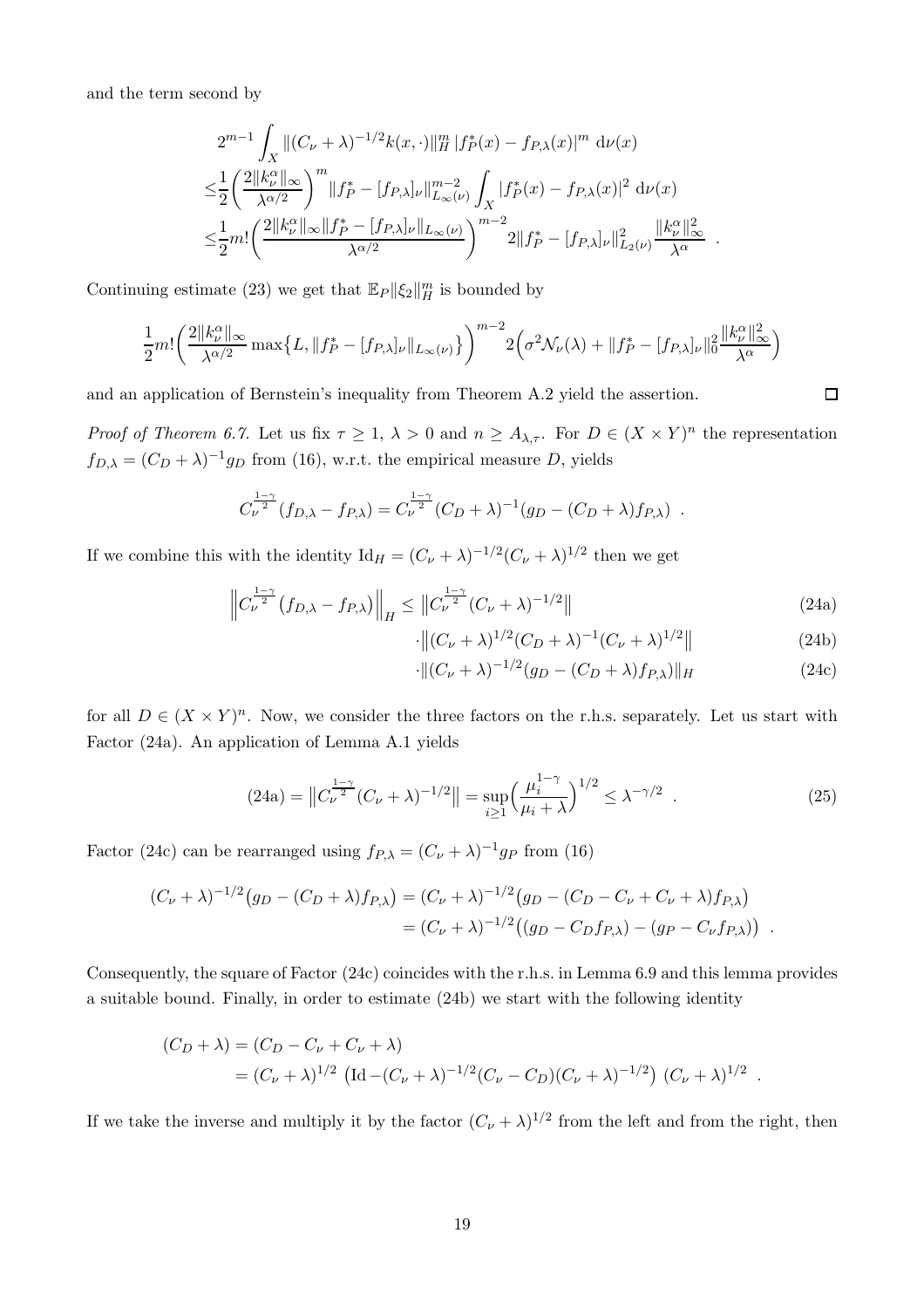we get

$$
(24b) = \left\| \left( \text{Id} - (C_{\nu} + \lambda)^{-1/2} (C_{\nu} - C_D)(C_{\nu} + \lambda)^{-1/2} \right)^{-1} \right\|.
$$

Lemma [6.8](#page-16-0) gives us an estimate for the operator norm of  $(C_{\nu}+\lambda)^{-1/2}(C_{\nu}-C_D)(C_{\nu}+\lambda)^{-1/2}$ . Continuing the estimate from Lemma [6.8](#page-16-0) with  $n \geq A_{\lambda,\tau}$  yields

$$
\left\| (C_{\nu} + \lambda)^{-1/2} (C_{\nu} - C_D)(C_{\nu} + \lambda)^{-1/2} \right\| \le \frac{2}{3}
$$

with  $\nu^n$ -probability  $\geq 1 - 2e^{-\tau}$ . Consequently, the Neumann series is applicable and gives

<span id="page-19-0"></span>
$$
(24b) \le \sum_{k=0}^{\infty} \left(\frac{2}{3}\right)^k = 3\tag{26}
$$

with  $\nu^n$ -probability  $\geq 1 - 2e^{-\tau}$ . Now, we get the claimed bound, with  $P^n$ -probability  $\geq 1 - 4e^{-\tau}$ , if we continue the estimate in  $(24)$  with  $(25)$ , Lemma [6.9,](#page-17-1) and  $(26)$ .  $\Box$ 

*Proof of Theorem [3.1.](#page-4-3)* In both cases,  $\beta + p \le \alpha$  and  $\beta + p > \alpha$ , for the given asymptotic of the regularization parameter sequence  $(\lambda_n)_{n\geq 1}$  there is an index bound  $n_0 \geq 1$  such that  $\lambda_n \leq 1 \wedge ||C_{\nu}||$ and  $n \geq A_{\lambda_n,\tau}$  is satisfied for all  $n \geq n_0$ . Consequently, for  $n \geq n_0$ , we can apply Theorem [6.7.](#page-15-0) Together with Lemma [6.3](#page-13-3) and [\(14\)](#page-12-0) we get

$$
\| [f_{D,\lambda_n} - f_{P,\lambda_n}]_{\nu} \|_{\gamma}^2 \le K_0 \frac{\tau^2}{n\lambda_n^{\gamma + \max\{p,\alpha-\beta\}}} \left( 1 + \frac{1}{n\lambda_n^{\max\{\alpha,2\alpha-\beta\} - \max\{p,\alpha-\beta\}}} \right) .
$$

with  $K_0 = 576 \max \{ \sigma^2 C_p + ||k_{\nu}^{\alpha}||_{\infty}^2 ||f_P^*||_{\beta}^2, 2||k_{\nu}^{\alpha}||_{\infty}^2 \max \{ L, 2(||f_P^*||_{L_{\infty}(\nu)}^2 + ||k_{\nu}^{\alpha}||_{\infty}^2 ||f_P^*||_{\beta}^2) \}$ . Since the second term inside the brackets is, in both cases, bounded there is a constant  $K_1 > 0$  with

$$
||[f_{D,\lambda_n} - f_{P,\lambda_n}]_{\nu}||_{\gamma}^2 \leq K_0 K_1 \frac{\tau^2}{n\lambda_n^{\gamma + \max\{p,\alpha-\beta\}}}.
$$

Together with Equation [\(22\)](#page-15-3) and Lemma [6.5](#page-14-2) we get the assertion, in both cases,

$$
\| [f_{D,\lambda_n}]_{\nu} - f_P^* \|_{\gamma}^2 \le \tau^2 2 \left( \| f_P^* \|_{\beta}^2 + K_0 K_1 \right) \lambda_n^{\beta - \gamma} . \qquad \Box
$$

#### 6.3. Lower Rates

In order to prove  $\gamma$ -lower rates we establish the following lower bound.

<span id="page-19-1"></span>6.10 Lemma (Lower Bound) Let  $H$  be a separable RKHS on  $X$  w.r.t. a bounded and measurable kernel k, and  $\nu$  be a probability distribution on X such that [\(EMB\)](#page-4-0) and [\(EVD+\)](#page-3-4) are satisfied for some  $0 < p \le \alpha \le 1$ . Then, for all parameters  $0 < \beta \le 2$ ,  $0 \le \gamma \le 1$  with  $\gamma < \beta$  and all constants  $\sigma, L, B, B_{\infty} > 0$  there exist constants  $0 < \varepsilon_0 \leq 1$  and  $C_1, C_2 > 0$  such that for all  $0 < \varepsilon \leq \varepsilon_0$  there are probability measures  $P_0, P_1, \ldots, P_{M_\varepsilon}$  with marginal distribution  $\nu$  on X satisfying  $||f^*_{P_j}||^2_{L_\infty(\nu)} \leq B_\infty$ , [\(SRC\)](#page-4-1) w.r.t. B, and [\(MOM\)](#page-4-2) w.r.t.  $\sigma$ , L. Moreover, these measures satisfy:

<span id="page-19-3"></span><span id="page-19-2"></span>(i)  $2^{C_2 \varepsilon^{-u}} \leq M_{\varepsilon} \leq 2^{3C_2 \varepsilon^{-u}}$ , (ii)  $|| f_{P_i}^* - f_{P_j}^* ||_{\gamma}^2 \geq 4\varepsilon$  for all  $i, j \in \{0, 1, ..., M_{\varepsilon}\}\$  with  $i \neq j$ , and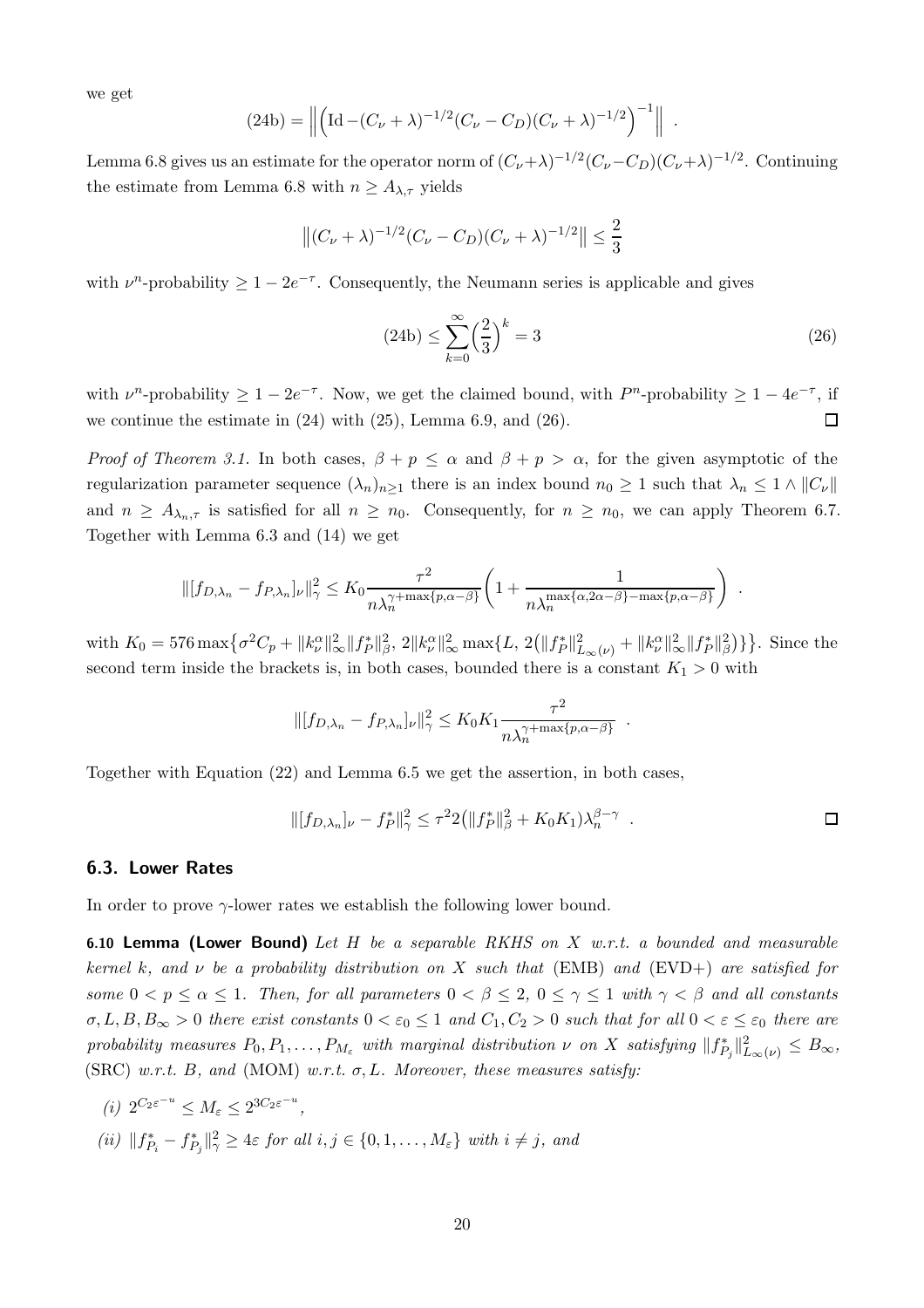<span id="page-20-0"></span>(iii)  $\inf_{\Psi} \max_{j=0,1,\dots,M_{\varepsilon}} P_j^n(D: \Psi(D) \neq j) \geq$ √  $\frac{\sqrt{M_{\varepsilon}}}{\sqrt{M_{\varepsilon}}+1}\Big(1-C_1 n \varepsilon^{\frac{\max\{\alpha,\beta\}+p}{\max\{\alpha,\beta\}-\gamma}}-\frac{1}{2\log(1+\varepsilon)}\Big)$  $\frac{1}{2\log(M_{\varepsilon})}$  for all  $n \geq 1$ , where the infimum is taken over all measurable functions  $\Psi : (X \times Y)^n \to \{0, 1, \ldots, M_{\varepsilon}\}.$ 

Note that the probability measures  $P_j$  also depend on  $\varepsilon$  although we omit this in the notation. We recall that just one probability measure  $\nu$  on X with the required properties is needed to construct distributions on  $X \times Y$  that are *difficult* to learn. The proof is an application of the following theorem from Tsybakov [\[36\]](#page-25-13).

<span id="page-20-2"></span>6.11 Theorem (Lower Bound) Let  $P_0, P_1, \ldots, P_M$  be a family of probability measures on a measurable space  $(\Omega, \mathcal{A})$  with  $M \geq 2$ . Moreover, we assume  $P_j \ll P_0$  for all  $j = 1, ..., M$  and  $\alpha_* :=$ 1  $\frac{1}{M}\sum_{j=1}^{M} K(P_j, P_0) \in (0, \infty)$ , where  $K(P_j, P_0)$  denotes the Kullback-Leibler divergence from  $P_0$  to  $P_j$ . Then,

$$
\inf_{\Psi} \max_{j=0,1,\dots,M} P_j(\omega \in \Omega: \ \Psi(\omega) \neq j) \geq \frac{\sqrt{M}}{\sqrt{M}+1} \left(1 - \frac{3\alpha_*}{\log(M)} - \frac{1}{2\log(M)}\right)
$$

is satisfied, where the infimum is taken over all measurable functions  $\Psi : \Omega \to \{0, 1, \ldots, M\}.$ 

Proof. From Tsybakov [\[36](#page-25-13), Proposition 2.3] we know, that

$$
\sup_{0 < \tau < 1} \frac{\tau M}{1 + \tau M} \left( 1 + \frac{\alpha_* + \sqrt{\frac{\alpha_*}{2}}}{\log(\tau)} \right)
$$

is a lower bound for the l.h.s. If we choose  $\tau = M^{-1/2}$  and use the estimate  $\sqrt{2\alpha_*} \leq \frac{1}{2} + \alpha_*$  afterwards, then we get the assertion.  $\Box$ 

We use this theorem for the measurable space  $\Omega = (X \times Y)^n$  and follow the suggestion of [\[4](#page-24-5), [3](#page-24-6)] in order to construct a family of probability measures  $P_0, P_1, \ldots, P_M$ . To this end, let the assumptions of Lemma [6.10](#page-19-1) be satisfied and set  $\bar{\sigma} := \min\{\sigma, L\}$ . Moreover, we define for a measurable function  $f: X \to Y$  and  $x \in X$  the conditional distribution  $P_f(\cdot | x) := \mathcal{N}(f(x), \bar{\sigma}^2)$  as the normal distribution on  $Y = \mathbb{R}$  with mean  $f(x)$  and variance  $\bar{\sigma}^2$ . Consequently,  $P_f(A) := \int_X \int_Y \mathbb{1}_A(x, y) P_f(\mathrm{d}y|x) \, \mathrm{d}\nu(x)$  for  $A \in \mathcal{B}\otimes\mathcal{B}(Y)$  defines a probability measure on  $X\times Y$  with marginal distribution  $\nu$  on X. For this reason the corresponding power spaces  $[H]_{\nu}^{\alpha}$  are independent of f. Since  $P_f = P_{f'}$  is satisfied for  $f' = f \nu$ -a.s. we define  $P_{[f]_\nu}$  for  $\nu$ -equivalence classes. Moreover, for  $f \in L_2(\nu)$  we get  $|P_f|^2_2 = \bar{\sigma}^2 + ||f||^2_{L_2(\nu)} < \infty$  and the conditional mean function  $f_{P_f}^*$  of  $P_f$  coincides with f. The properties of the normal distribution implies [\(MOM\)](#page-4-2) w.r.t.  $\sigma = L = \bar{\sigma}$ , namely

$$
\int_{Y} |y - f(x)|^{m} P_{f}(\mathrm{d}y|x) = \frac{1}{\sqrt{\pi}} \Gamma\left(\frac{m+1}{2}\right) (\bar{\sigma}\sqrt{2})^{m} \le \frac{1}{2} m! \,\bar{\sigma}^{m}
$$

for all  $x \in X$ , where  $\Gamma$  denotes the gamma function. To sum up, we reduced the construction of probability measures to the construction of functions  $f_0, f_1, \ldots, f_M \in L_\infty(\nu) \cap [H]_{\nu}^{\beta}$  with  $||f||_{L_\infty(\nu)}^2 \leq$  $B_{\infty}$  and  $||f||_{\beta}^2 \leq B$ . Before we start with the construction the following lemma from [\[3,](#page-24-6) Proposition 6.2] describes the Kullback-Leibler divergence between these measures.

<span id="page-20-1"></span>6.12 Lemma (Kullback-Leibler Divergence) For  $f, f' \in L_2(\nu)$  and  $n \geq 1$  the Kullback-Leibler divergence satisfies

$$
K(P_f^n, P_{f'}^n) := \int_{(X \times Y)^n} \log \left( \frac{\mathrm{d} P_f^n}{\mathrm{d} P_{f'}^n} \right) \, \mathrm{d} P_f^n = \frac{n}{2 \bar{\sigma}^2} \| f - f' \|_{L_2(\nu)}^2 \; .
$$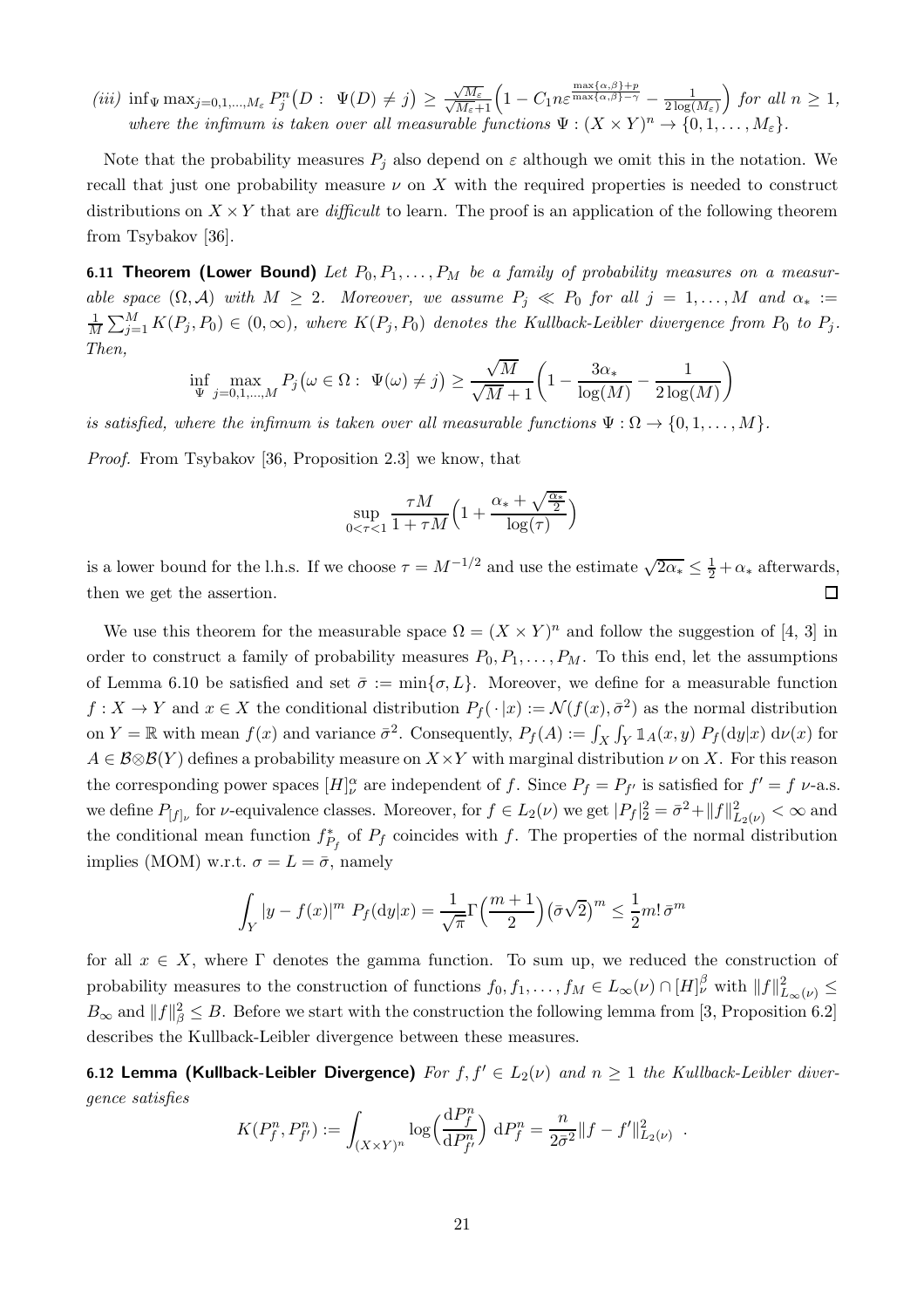For the construction of suitable functions we use binary strings  $\omega = (\omega_1, \dots, \omega_m) \in \{0, 1\}^m$  and define

$$
f_{\omega} := 2\left(\frac{8\varepsilon}{m}\right)^{1/2} \sum_{i=1}^{m} \omega_i \,\mu_{i+m}^{\gamma/2} [e_{i+m}]_{\nu}
$$

for  $0 < \varepsilon \leq 1$ . Since the sum is finite we have  $f_{\omega} \in [H]_{\nu} \subseteq L_{\infty}(\nu) \cap [H]_{\nu}^{\beta}$ . Next, we establish sufficient conditions on  $\varepsilon$  and  $m$  such that the bounds  $||f_{\omega}||_{L_{\infty}(\nu)}^2 \leq B_{\infty}$  and  $||f_{\omega}||_{\beta}^2 \leq B$  are satisfied.

<span id="page-21-0"></span>**6.13 Lemma** Under the assumptions of Lemma [6.10](#page-19-1) there is are constants  $U > 0$  and  $0 < \varepsilon_1 \leq 1$  such that the bounds  $||f_\omega||^2_\beta \leq B$  and  $||f_\omega||^2_{L_\infty(\nu)} \leq B_\infty$  are satisfied for all  $0 < \varepsilon \leq \varepsilon_1$  and all  $m \leq U \varepsilon^{-u}$ with  $u := \frac{p}{\max\{\alpha\}}$  $\frac{p}{\max\{\alpha,\beta\}-\gamma}$ .

*Proof.* Let us fix  $m \in \mathbb{N}$  and  $0 < \varepsilon \leq 1$ . [\(EVD+\)](#page-3-4) and  $\gamma < \beta$  implies

$$
||f_{\omega}||_{\beta}^2 = \frac{32\varepsilon}{m} \sum_{i=1}^m \omega_i^2 \mu_{i+m}^{-(\beta-\gamma)} \le 32\varepsilon \mu_{2m}^{-(\beta-\gamma)} \le 32c^{\gamma-\beta} 2^{\frac{\beta-\gamma}{p}} \varepsilon m^{\frac{\beta-\gamma}{p}}.
$$

Consequently, for  $m \leq U_1 \varepsilon^{-\frac{p}{\beta - \gamma}}$  with  $U_1 := \frac{1}{2} c^p (B/32)^{\frac{p}{\beta - \gamma}}$  we have  $||f_\omega||_\beta^2 \leq B$ . In the case of  $\gamma < \alpha$  the embedding property [\(EMB\)](#page-4-0)  $\Vert [H]_{\nu}^{\alpha} \hookrightarrow L_{\infty}(\nu) \Vert =: A$  together with an analogues argument yields  $||f_\omega||_{L_\infty(\nu)}^2 \leq B_\infty$  for  $m \leq U_2 \varepsilon^{-\frac{p}{\alpha - \gamma}}$  with  $U_2 := \frac{1}{2}c^p(\frac{B_\infty}{32A^2})^{\frac{p}{\alpha - \gamma}}$ . So for  $U := \min\{U_1, U_2\}$  and  $\varepsilon_1 := \min\{1, U^{1/u}\}\$  we get the assertion. In the case of  $\gamma \ge \alpha$  [\(EVD\)](#page-3-3) implies

<span id="page-21-1"></span>
$$
||f_{\omega}||_{L_{\infty}(\nu)}^2 \le A^2 ||f_{\omega}||_{\alpha}^2 \le \frac{32\varepsilon}{m} A^2 \sum_{i=1}^m \mu_{i+m}^{\gamma-\alpha} \le 32A^2 \varepsilon \mu_m^{\gamma-\alpha} \le 32A^2 C^{\gamma-\alpha} \varepsilon m^{-\frac{\gamma-\alpha}{p}} \tag{27}
$$

and we get  $||f_\omega||_{L_\infty(\nu)}^2 \leq B_\infty$  for  $0 < \varepsilon \leq \frac{B_\infty}{32A^2C^{\gamma-\alpha}}$ . Since  $\gamma \geq \alpha$  implies  $\beta > \alpha$  the assertion follows for  $U := U_1$  and  $\varepsilon_1 := \min\{\frac{B_{\infty}}{32A^2C^{\gamma-\alpha}}, U_1^{1/u}\}.$  $\Box$ 

If  $\omega' = (\omega'_1, \ldots, \omega'_m) \in \{0, 1\}^m$  is an other binary string, we investigate the norm of the difference  $f_{\omega} - f_{\omega'}$ . To this end, we set  $v := \frac{\gamma}{p}$  $_p^{\gamma}$  and use an analogue estimate as in [\(27\)](#page-21-1), for  $\alpha = 0$ , which yields

<span id="page-21-4"></span>
$$
||f_{\omega} - f_{\omega'}||_{L_2(\nu)}^2 \le 32C^{\gamma} \varepsilon m^{-\nu} . \tag{28}
$$

In order to obtain a lower bound on the γ-power norm, we assume  $\sum_{i=1}^{m} (\omega_i - \omega'_i)^2 \geq \frac{m}{8}$  $\frac{n}{8}$ , i.e. the distance between  $\omega$  and  $\omega'$  is *large*:

<span id="page-21-3"></span>
$$
||f_{\omega} - f_{\omega'}||_{\gamma}^2 = \frac{32\varepsilon}{m} \sum_{i=1}^m (\omega_i - \omega'_i)^2 \ge 4\varepsilon \quad . \tag{29}
$$

The following lemma is from Tsybakov [\[36](#page-25-13), Lemma 2.9] and suggests that there are many binary strings with large distances.

<span id="page-21-2"></span>6.14 Lemma (Gilbert-Varshamov Bound) For  $m~\geq~8$  and  $M~\geq~2^{m/8}$  there exist binary strings  $\omega^{(0)}, \ldots, \omega^{(M)} \in \{0, 1\}^m$  with  $\omega^{(0)} = (0, \ldots, 0)$  and

$$
\sum_{i=1}^m \bigl(\omega_i^{(j)} - \omega_i^{(k)}\bigr)^2 \geq \frac{m}{8}
$$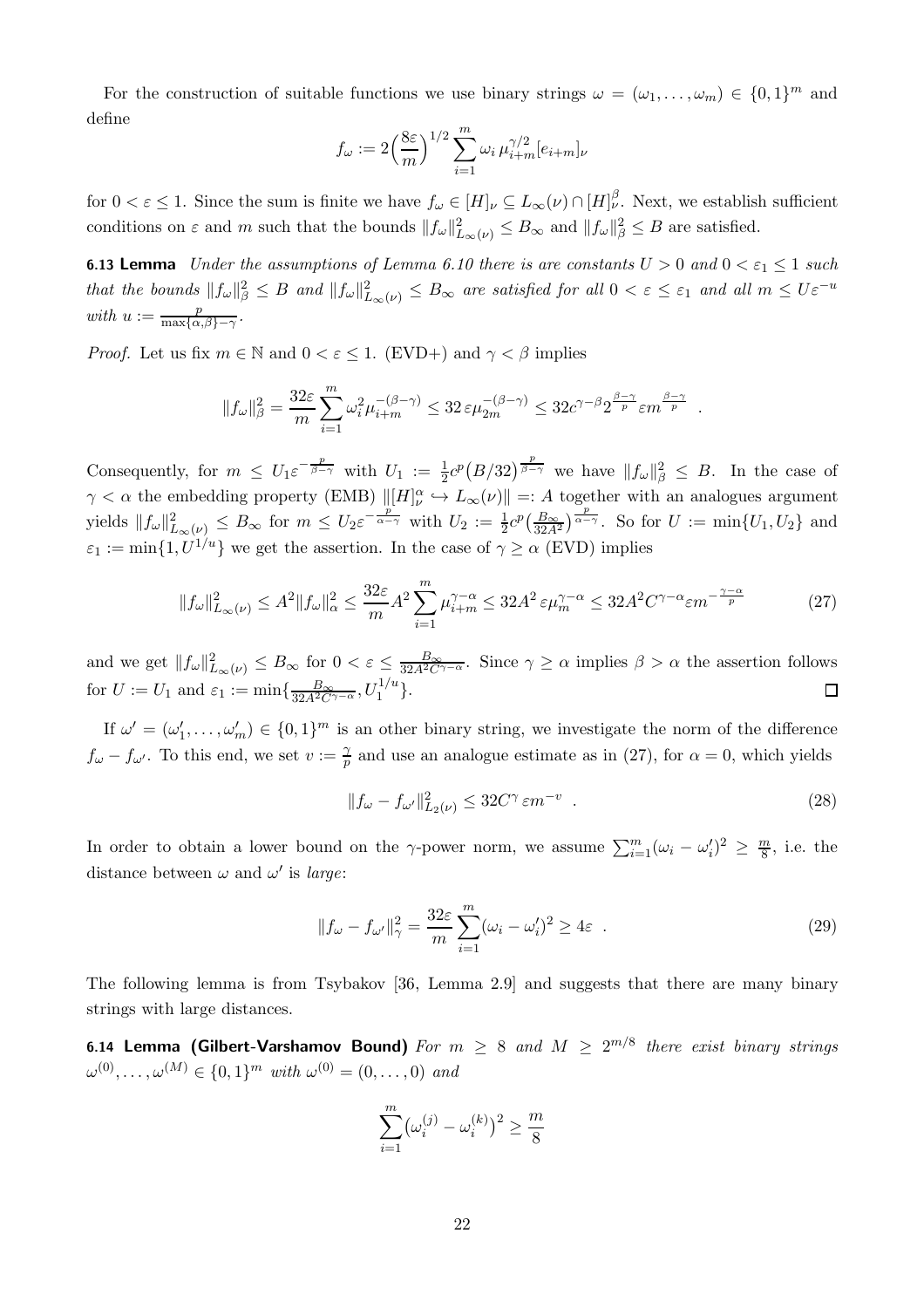for all  $j \neq k$ , where  $\omega^{(k)} = (\omega_1^{(k)})$  $\binom{k}{1},\ldots,\omega_m^{(k)}$ .

Now, we are ready to prove Lemma [6.10.](#page-19-1)

*Proof of Lemma [6.10.](#page-19-1)* Using the notation from Lemma [6.13](#page-21-0) we define  $\varepsilon_0 := \min\{\varepsilon_1, (U/9)^{1/u}\}\$ and  $m_{\varepsilon} := \lfloor U \varepsilon^{-u} \rfloor$ . Now, we fix a  $n \geq 1$  and a  $0 < \varepsilon \leq \varepsilon_0$ . Since  $m_{\varepsilon} \geq 9$ , Lemma [6.14](#page-21-2) yields for  $M_{\varepsilon} := \lceil 2^{m_{\varepsilon}/8} \rceil \geq 3$  binary strings  $\omega^{(0)}, \omega^{(1)}, \ldots, \omega^{(M_{\varepsilon})} \in \{0, 1\}^{m_{\varepsilon}}$  with *large distances*. If we define  $f_j := f_{\omega^{(j)}}$  then  $P_j := P_{f_j}$  for  $j = 0, 1, ..., M_{\varepsilon}$  satisfy the assumptions of Lemma [6.10](#page-19-1) according to Lemma [6.13.](#page-21-0) It remains to prove the Statements [\(i\)–](#page-19-2)[\(iii\).](#page-20-0) Due to the definition of  $M_{\varepsilon}$ ,  $m_{\varepsilon}$  and  $m_{\varepsilon} \geq 9$ we get  $\frac{8}{9}U\varepsilon^{-u} \le m_{\varepsilon} \le U\varepsilon^{-u}$  and  $2^{\frac{U}{9}\varepsilon^{-u}} \le 2^{m_{\varepsilon}/8} \le M_{\varepsilon} \le 2^{m_{\varepsilon}/4} \le 2^{\frac{U}{3}\varepsilon^{-u}}$  and [\(i\)](#page-19-2) is satisfied for  $C_2 := \frac{U}{9}$ . Statement [\(ii\)](#page-19-3) is a consequence of the large distance between the binary strings and [\(29\)](#page-21-3). Lemma [6.12,](#page-20-1) [\(28\)](#page-21-4) and  $m_{\varepsilon} \geq \frac{8}{9}$  $\frac{8}{9}U\varepsilon^{-u}$  yield

$$
\frac{1}{M_{\varepsilon}}\sum_{j=1}^{M_{\varepsilon}} K(P_{f_j}^n, P_{f_0}^n) = \frac{n}{2\bar{\sigma}^2 M_{\varepsilon}}\sum_{j=1}^{M_{\varepsilon}} \|f_j - f_0\|_{L_2(\nu)}^2 \le \frac{16C^{\gamma}}{\bar{\sigma}^2} n\varepsilon m_{\varepsilon}^{-v} = C_3 n\varepsilon^{1+uv}
$$

where  $C_3 := \frac{16 C^\gamma 9^v}{\bar{\sigma}^2 (8U)^v}$  $\frac{16C\gamma9v}{\bar{\sigma}^2(8U)^v}$ . Combining Theorem [6.11](#page-20-2) and [\(i\)](#page-19-2) yields [\(iii\)](#page-20-0) for  $C_1 := \frac{3C_3}{C_2 \log(2)}$ .

Now, the proof of Theorem [3.2](#page-5-2) remains an application of Lemma [6.10](#page-19-1) and the general reduction scheme from Tsybakov [\[36](#page-25-13), Section 2.2].

*Proof of Theorem [3.2.](#page-5-2)* Let  $D \mapsto f_{D,\lambda}$  be a (measurable) learning method. Furthermore, we use the notation of Lemma [6.10,](#page-19-1) set  $r := \frac{\max\{\alpha,\beta\} - \gamma}{\max\{\alpha,\beta\} + \gamma}$  $\frac{\max\{\alpha,\beta\}-\gamma}{\max\{\alpha,\beta\}+p}$ , and fix  $\tau > 0$  and  $n \geq 1$  with  $\varepsilon_n := \tau\left(\frac{1}{n}\right)$  $\frac{1}{n}$ )<sup>r</sup>  $\leq \varepsilon_0$ . It remains to show that there is a distribution  $P$  which is difficult to learn for the considered learning method. Lemma [6.10,](#page-19-1) for  $\varepsilon = \varepsilon_n$ , provides possible candidates  $P_0, P_1, \ldots, P_{M_n}$  each satisfying the requirements of Theorem [3.2.](#page-5-2) Next, we estimate the left hand side of the inequality [\(iii\)](#page-20-0) of Lemma [6.10.](#page-19-1) To this end, we define the measurable function  $\Psi : (X \times Y)^n \to \{0, 1, \ldots, M_n\},\$ 

$$
\Psi(D) := \underset{j=0,1,...,M_n}{\text{argmin}} ||[f_D]_{\nu} - f_j||_{\gamma} .
$$

For  $j \in \{0, 1, ..., M_n\}$  and  $D \in (X \times Y)^n$  with  $\Psi(D) \neq j$  we have

$$
2\sqrt{\varepsilon_n} \leq ||f^*_{P_{\Psi(D)}} - f^*_{P_j}||_{\gamma} \leq ||f^*_{P_{\Psi(D)}} - [f_D]_{\nu}||_{\gamma} + ||[f_D]_{\nu} - f^*_{P_j}||_{\gamma} \leq 2||[f_D]_{\nu} - f^*_{P_j}||_{\gamma}
$$

and hence  $P_j^n(D: \Psi(D) \neq j) \leq P_j^n(D: ||[f_D]_{\nu} - f_{P_j}^*||_{\gamma}^2 \geq \varepsilon_n)$ . According to [\(iii\)](#page-20-0) of Lemma [6.10](#page-19-1) there is  $P \in \{P_0, \ldots, P_{M_n}\}\$  with

$$
P^{n}(D: ||[f_D]_{\nu} - f_{P_j}^*||_{\gamma}^2 \ge \tau n^{-r}) \ge \frac{\sqrt{M_n}}{\sqrt{M_n} + 1} \left(1 - C_1 \tau^{1/r} - \frac{1}{2 \log(M_n)}\right)
$$

.

 $\Box$ 

Since  $M_n \to \infty$  for  $n \to \infty$  we can choose n sufficient large such that the right hand side is bounded from below by  $1 - 2C_1\tau^{1/r}$ .  $\Box$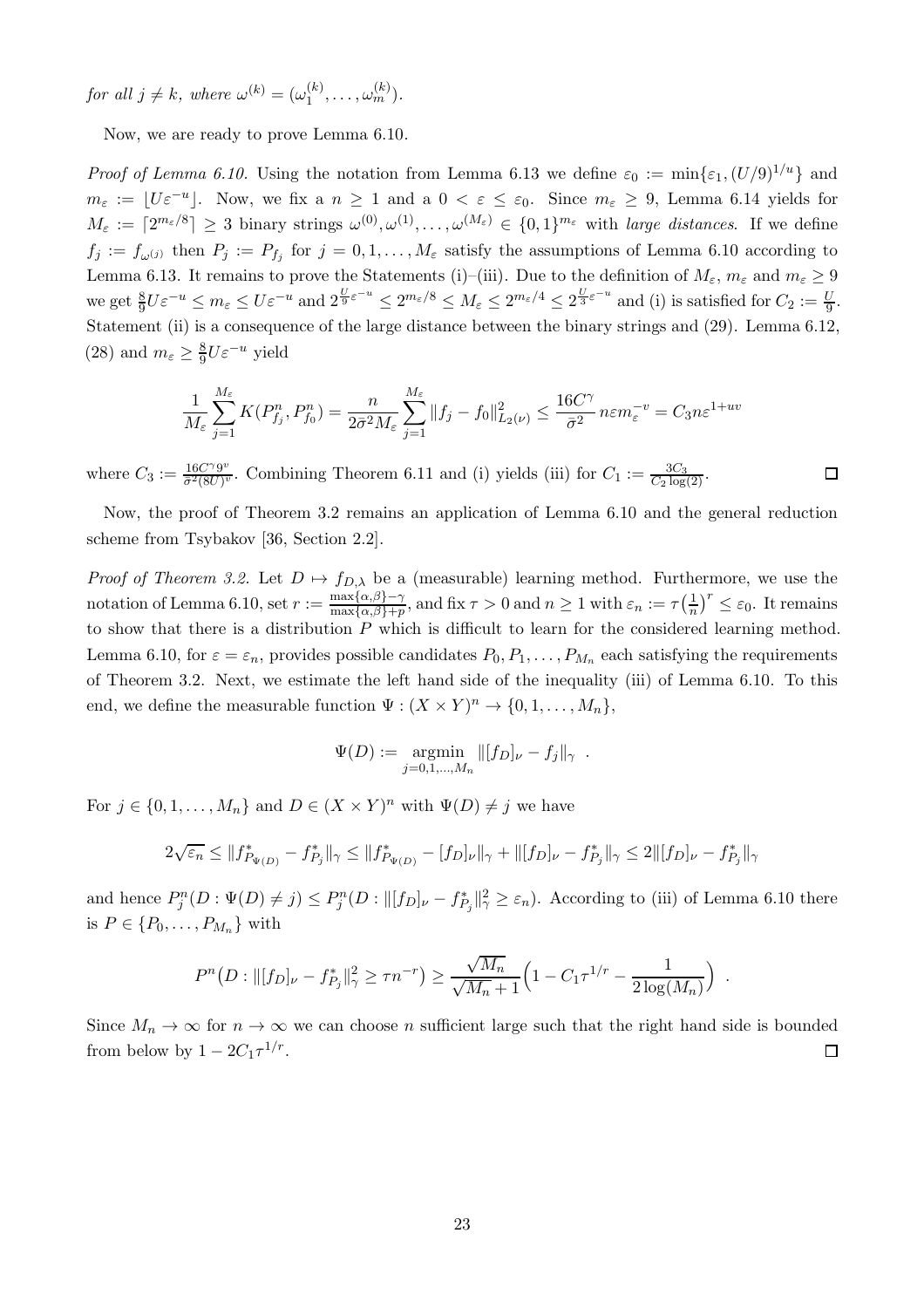## A. Auxiliary Results and Concentration Inequalities

<span id="page-23-0"></span>**A.1 Lemma** For  $\lambda > 0$  and  $0 \le \alpha \le 1$  we consider the function  $f_{\lambda,\alpha} : [0,\infty) \to \mathbb{R}$ ,  $f_{\lambda,\alpha}(t) := \frac{t^{\alpha}}{\lambda + 1}$  $\frac{t^{\alpha}}{\lambda+t}$ . In the case  $\alpha = 0$  this function is strict monotonically decreasing and in the case of  $\alpha = 1$  strict monotonically increasing. Furthermore, the supremum of  $f_{\lambda,\alpha}$  satisfied

$$
\frac{1}{2}\lambda^{\alpha-1} \le \sup_{t \ge 0} f_{\lambda,\alpha}(t) \le \lambda^{\alpha-1},
$$

where we use  $0^0 := 1$ . In the case of  $\alpha < 1$  the function  $f_{\lambda,\alpha}$  attain its supremum at  $t^* := \frac{\lambda \alpha}{1 - \alpha}$ . *Proof.* This could be easily proved, using the derivative of  $f_{\lambda,\alpha}$ .

The following Bernstein type inequality for Hilbert space valued random variables is due to [\[26](#page-25-14)]. However we use a version from [\[4](#page-24-5), Proposition 2].

<span id="page-23-2"></span>A.2 Theorem (Bernstein's Inequality) Let  $(\Omega, \mathcal{B}, P)$  be a probability space, H be a separable Hilbert space and  $\xi : \Omega \to H$  be a random variable with

$$
\mathbb{E}_P \|\xi\|_H^m \le \frac{1}{2}m!\sigma^2 L^{m-2}
$$

for all  $m \geq 2$ . Then for all  $\tau \geq 1$  and  $n \geq 1$  we have

$$
P^{n}\left((\omega_{i})_{i=1}^{n} \in \Omega^{n}: \ \left\|\frac{1}{n}\sum_{i=1}^{n}\xi(\omega_{i}) - \mathbb{E}_{P}\xi\right\|_{H}^{2} \geq 32\tau^{2}\left(\frac{\sigma^{2}}{n} + \frac{L^{2}}{n^{2}}\right)\right) \leq 2e^{-\tau}.
$$

*Proof.* This is a direct consequence of [\[4](#page-24-5), Proposition 2] with  $\eta = 2e^{-\tau}$  and

$$
\mathbb{E}_{P} \|\xi - \mathbb{E}_{P}\xi\|_{H}^{m} \leq 2^{m-1} (\mathbb{E}_{P} \|\xi\|_{H}^{m} + \|\mathbb{E}_{P}\xi\|_{H}^{m}) \leq 2^{m} \mathbb{E}_{P} \|\xi\|_{H}^{m}.
$$

Note that we consider the squared norm and hence additionally apply  $(a + b)^2 \leq 2(a^2 + b^2)$  for  $a, b \geq 0.$  $\Box$ 

The following Bernstein type inequality for Hilbert-Schmidt operator valued random variables is due to [\[20](#page-25-15)]. However we use a version from [\[16,](#page-24-9) Lemma 26], see also [\[35](#page-25-16)] for an introduction to this topic.

<span id="page-23-1"></span>**A.3 Theorem** Let  $(\Omega, \mathcal{B}, P)$  be a probability space, H be a separable Hilbert space and  $\xi : \Omega \to \mathcal{L}_2(H)$ be a random variable with values in the set of self-adjoint Hilbert-Schmidt operators. Furthermore, we assume that the operator norm is P-a.s. bounded, i.e.  $\|\xi\| \leq B$  P-a.s. and that there is a self-adjoint positive semi-definite trance class operator V with  $\mathbb{E}_P(\xi^2) \preccurlyeq V$ , i.e.  $V - \mathbb{E}_P(\xi^2)$  is positive semi-definite. Then for all  $\tau \geq 1$  and  $n \geq 1$  we have for  $g(V) := \log\left(\frac{2e \operatorname{tr}(V)}{\|V\|}\right)$ 

$$
P^{n}\left((\omega_{i})_{i=1}^{n}\in\Omega^{n}: \ \left\|\frac{1}{n}\sum_{i=1}^{n}\xi(\omega_{i})-\mathbb{E}_{P}\xi\right\|\geq\left(\frac{4\tau Bg(V)}{3n}+\sqrt{\frac{2\tau\|V\|g(V)}{n}}\right)\right)\leq 2e^{-\tau}.
$$

*Proof.* This is a direct consequence of [\[16](#page-24-9), Lemma 26] with  $\delta = 2e^{-\tau}$ . Furthermore, we used  $\|\xi - \mathbb{E}_P \xi\| \le$  $2\|\xi\|$ ,  $\mathbb{E}_P(\xi - \mathbb{E}_P\xi)^2 \preccurlyeq \mathbb{E}_P(\xi^2)$ , and  $\log(c/\delta) \leq \tau \log(cc/2)$  for  $c \geq 2$ .  $\Box$ 

 $\Box$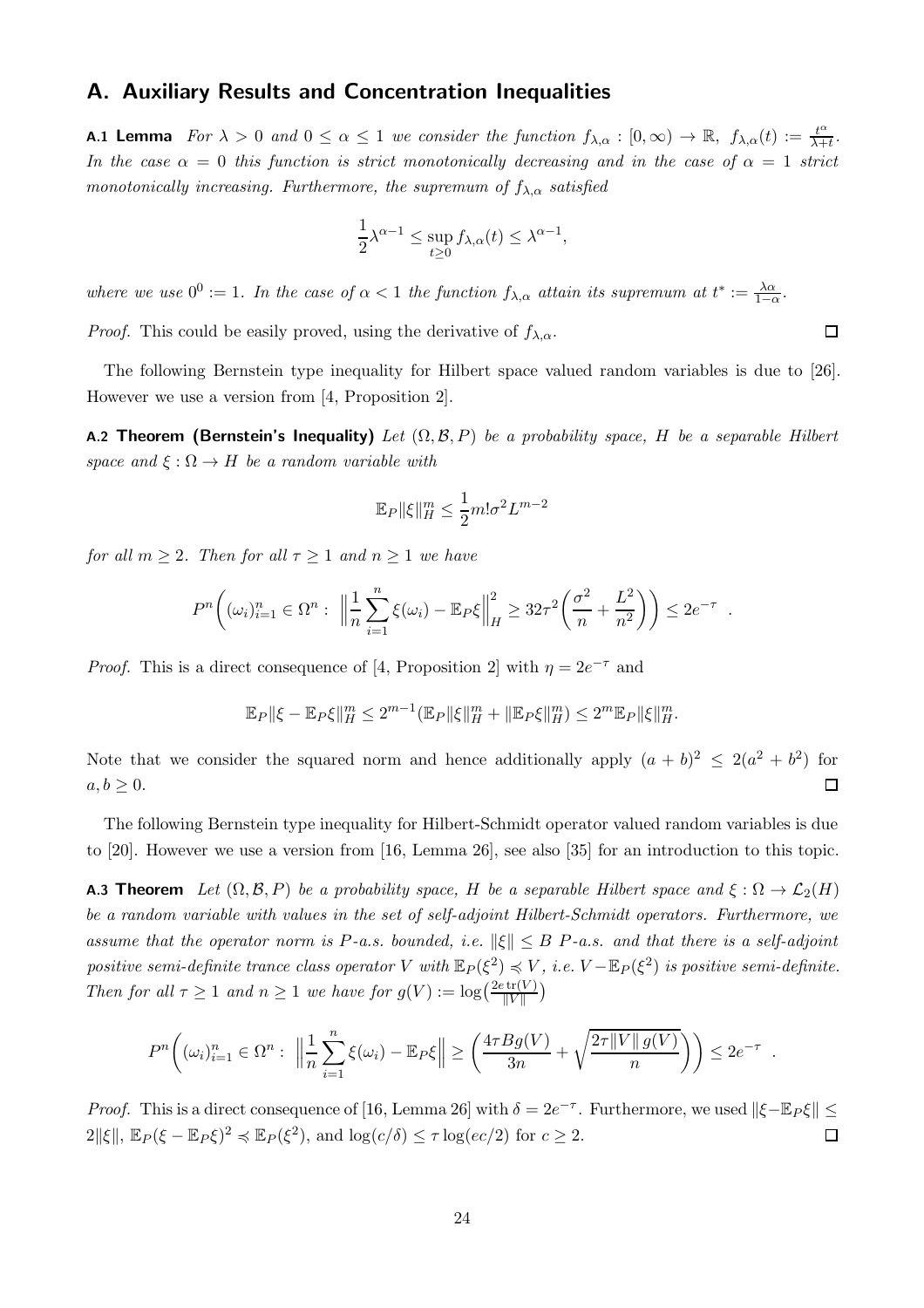# **References**

- <span id="page-24-15"></span>[1] R. A. Adams and J. J. F. Fournier. Sobolev Spaces, Elsevier/Academic Press, Amsterdam, second edition, 2003.
- <span id="page-24-4"></span>[2] F. Bauer, S. Pereverzev, and L. Rosasco. On regularization algorithms in learning theory. J. Complexity, 23:52–72, 2007.
- <span id="page-24-6"></span>[3] G. Blanchard and N. Mücke. Optimal rates for regularization of statistical inverse learning problems. Found. Comput. Math., 18:971–1013, 2017.
- <span id="page-24-5"></span>[4] A. Caponnetto and E. De Vito. Optimal rates for the regularized least-squares algorithm. Found. Comput. Math., 7:331–368, 2007.
- <span id="page-24-16"></span>[5] B. Carl and I. Stephani. Entropy, Compactness and the Approximation of Operators, Cambridge University Press, Cambridge, 1990.
- <span id="page-24-1"></span>[6] E. De Vito, A. Caponnetto, and L. Rosasco. Model selection for regularized least-squares algorithm in learning theory. Found. Comput. Math., 5:59–85, 2005.
- <span id="page-24-2"></span>[7] E. De Vito, L. Rosasco, A. Caponnetto, U. De Giovannini, and F. Odone. Learning from examples as an inverse problem. J. Mach. Learn. Res., 6:883–904, 2005.
- <span id="page-24-3"></span>[8] E. De Vito, L. Rosasco, and A. Caponnetto. Discretization error analysis for Tikhonov regularization. Anal. Appl. (Singap.), 4:81–99, 2006.
- <span id="page-24-7"></span>[9] L. H. Dicker, D. P. Foster, and D. Hsu. Kernel ridge vs. principal component regression: Minimax bounds and the qualification of regularization operators. Electron. J. Stat., 11:1022–1047, 2017.
- <span id="page-24-18"></span>[10] J. Diestel and J. J. Uhl, Jr. Vector Measures, American Mathematical Society, Providence, R.I., 1977. With a foreword by B. J. Pettis, Mathematical Surveys, No. 15.
- <span id="page-24-13"></span>[11] M. Eberts and I. Steinwart. Optimal regression rates for SVMs using Gaussian kernels. Electron. J. Stat., 7:1–42, 2013.
- <span id="page-24-17"></span>[12] D. E. Edmunds and H. Triebel. Function Spaces, Entropy Numbers, Differential Operators, Cambridge University Press, Cambridge, 1996.
- <span id="page-24-12"></span>[13] M. Farooq and I. Steinwart. Learning rates for kernel-based expectile regression. Mach. Learn., 108:203–227, 2019.
- <span id="page-24-14"></span>[14] S. Fischer and I. Steinwart. Sobolev norm learning rates for regularized least-squares algorithm. arXiv e-prints, 1702.07254v1, 2017.
- <span id="page-24-0"></span>[15] L. Györfi, M. Kohler, A. Krzyżak, and H. Walk. A Distribution-free Theory of Nonparametric Regression, Springer, New York, 2002.
- <span id="page-24-9"></span>[16] J. Lin and V. Cevher. Optimal convergence for distributed learning with stochastic gradient methods and spectral algorithms. arXiv e-prints, 1801.07226v2, 2018.
- <span id="page-24-11"></span>[17] J. Lin and V. Cevher. Optimal distributed learning with multi-pass stochastic gradient methods. In Proceedings of the 35<sup>th</sup> International Conference on Machine Learning, page 27, 2018.
- <span id="page-24-8"></span>[18] J. Lin, A. Rudi, L. Rosasco, and V. Cevher. Optimal rates for spectral algorithms with leastsquares regression over hilbert spaces. Appl. Comput. Harmon. Anal., 2018.
- <span id="page-24-10"></span>[19] S. Mendelson and J. Neeman. Regularization in kernel learning. Ann. Statist., 38:526–565, 2010.